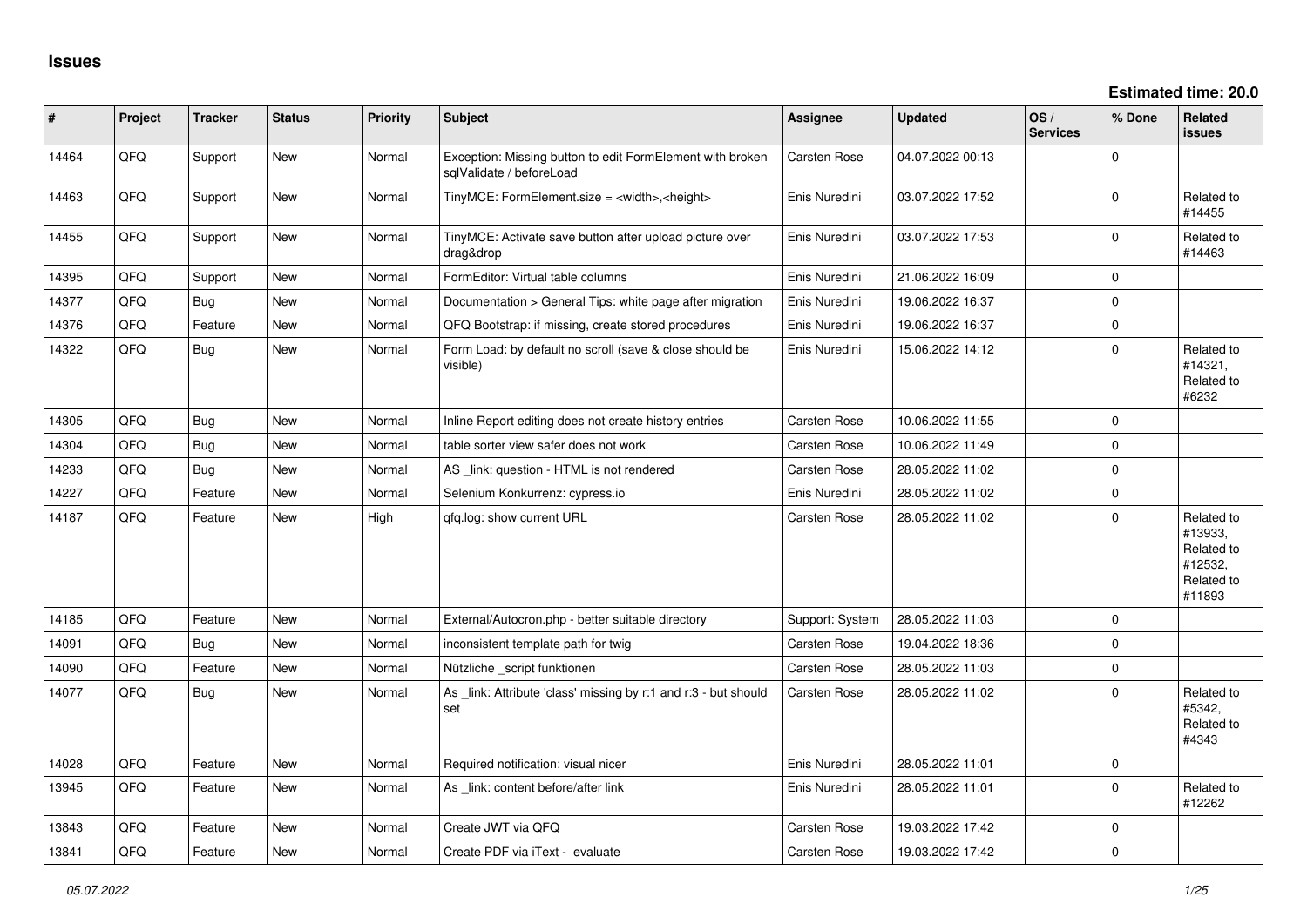| ∦     | Project | <b>Tracker</b> | <b>Status</b> | <b>Priority</b> | <b>Subject</b>                                                                           | <b>Assignee</b>        | <b>Updated</b>   | OS/<br><b>Services</b> | % Done      | Related<br>issues    |
|-------|---------|----------------|---------------|-----------------|------------------------------------------------------------------------------------------|------------------------|------------------|------------------------|-------------|----------------------|
| 13757 | QFQ     | Feature        | <b>New</b>    | High            | QR / Bar-Code Plugin                                                                     | Enis Nuredini          | 19.03.2022 17:43 |                        | $\mathbf 0$ |                      |
| 13716 | QFQ     | <b>Bug</b>     | <b>New</b>    | High            | Firefox ask to store username/password                                                   | Enis Nuredini          | 30.05.2022 09:31 |                        | $\mathbf 0$ | Related to<br>#13827 |
| 13706 | QFQ     | Bug            | <b>New</b>    | Normal          | Wrong CheckType in FieldElement LastStatus of Form Cron                                  | Carsten Rose           | 21.01.2022 18:20 |                        | $\Omega$    |                      |
| 13700 | QFQ     | Feature        | New           | Normal          | Redesign gfg.io Seite                                                                    | Carsten Rose           | 19.03.2022 17:43 |                        | $\mathbf 0$ |                      |
| 13659 | QFQ     | Bug            | <b>New</b>    | Normal          | wrong sanitize class applied to R-store                                                  | Carsten Rose           | 15.01.2022 14:23 |                        | $\Omega$    |                      |
| 13647 | QFQ     | Bug            | <b>New</b>    | Normal          | Autofocus funktioniert nicht auf Chrome                                                  | Benjamin Baer          | 19.03.2022 17:44 |                        | 0           |                      |
| 13609 | QFQ     | Feature        | <b>New</b>    | Normal          | QFQ Introduction: Seite aufloesen                                                        | Philipp<br>Gröbelbauer | 28.05.2022 11:02 |                        | $\Omega$    |                      |
| 13592 | QFQ     | Bug            | <b>New</b>    | Normal          | QFQ Build Queue: das vergeben von Tags klappt nicht. Es<br>werden keine Releases gebaut. | Carsten Rose           | 19.03.2022 17:45 |                        | $\Omega$    |                      |
| 13528 | QFQ     | <b>Bug</b>     | <b>New</b>    | Normal          | qfq.io > releases: es wird kein neues Release angelegt                                   | Benjamin Baer          | 19.03.2022 17:46 |                        | $\Omega$    |                      |
| 13467 | QFQ     | Feature        | <b>New</b>    | Normal          | ChangeLog Generator                                                                      | Carsten Rose           | 19.03.2022 17:46 |                        | $\Omega$    | Related to<br>#11460 |
| 13460 | QFQ     | <b>Bug</b>     | <b>New</b>    | Normal          | Doc: Password set/reset  password should not processed<br>with 'html encode'             | Carsten Rose           | 19.03.2022 17:46 |                        | $\Omega$    |                      |
| 13451 | QFQ     | Bug            | New           | Normal          | Character Counter / Max Character: Problem in Safari                                     | Carsten Rose           | 15.04.2022 17:18 |                        | $\Omega$    |                      |
| 13354 | QFQ     | Feature        | New           | Normal          | Using Websocket in QFQ                                                                   | Carsten Rose           | 10.11.2021 15:47 |                        | $\mathbf 0$ |                      |
| 13332 | QFQ     | Bug            | <b>New</b>    | Normal          | Multi Form: Required Felder werden visuell nicht markiert.                               | Carsten Rose           | 19.03.2022 17:47 |                        | $\Omega$    |                      |
| 13331 | QFQ     | <b>Bug</b>     | New           | Normal          | Multi Form: Clear Icon misplaced                                                         | Carsten Rose           | 19.03.2022 17:47 |                        | $\Omega$    |                      |
| 12989 | QFQ     | <b>Bug</b>     | New           | Normal          | empty string does not trigger dynamic update                                             | Enis Nuredini          | 28.05.2022 11:09 |                        | $\Omega$    |                      |
| 12974 | QFQ     | <b>Bug</b>     | New           | High            | <b>Sanitize Queries in Action-Elements</b>                                               | <b>Carsten Rose</b>    | 07.12.2021 17:19 |                        | $\Omega$    |                      |
| 12716 | QFQ     | Bug            | <b>New</b>    | Normal          | template group: Pattern only applied to first instance                                   | Carsten Rose           | 19.03.2022 17:47 |                        | $\Omega$    |                      |
| 12714 | QFQ     | Bug            | <b>New</b>    | Normal          | Conversion of GIF to PDF broken when GIF contains Alpha.                                 | <b>Carsten Rose</b>    | 19.03.2022 17:49 |                        | $\Omega$    |                      |
| 12702 | QFQ     | <b>Bug</b>     | <b>New</b>    | High            | templateGroup: broken in multiDb Setup                                                   | Carsten Rose           | 14.12.2021 16:02 |                        | $\Omega$    |                      |
| 12679 | QFQ     | Feature        | <b>New</b>    | Normal          | tablesorter: custom column width                                                         | Carsten Rose           | 16.06.2021 11:10 |                        | $\Omega$    |                      |
| 12670 | QFQ     | Bug            | New           | High            | Dropdown-Menu classes können nicht mehr angegeben<br>werden                              | Carsten Rose           | 07.12.2021 17:19 |                        | $\Omega$    |                      |
| 12664 | QFQ     | Feature        | <b>New</b>    | Normal          | TinyMCE: report/remove malicous HTML/JS Code                                             | Carsten Rose           | 19.03.2022 17:47 |                        | $\mathbf 0$ | Related to<br>#14320 |
| 12632 | QFQ     | Feature        | <b>New</b>    | Normal          | TinyMCE: Prepare CSS classes for images                                                  | Carsten Rose           | 04.06.2021 14:35 |                        | 100         | Blocked by<br>#12186 |
| 12603 | QFQ     | Feature        | <b>New</b>    | Normal          | Dropdown (Select), Radio, checkbox:<br>itemListAlways={{!SELECT key, value}}             | Carsten Rose           | 19.03.2022 17:47 |                        | $\Omega$    |                      |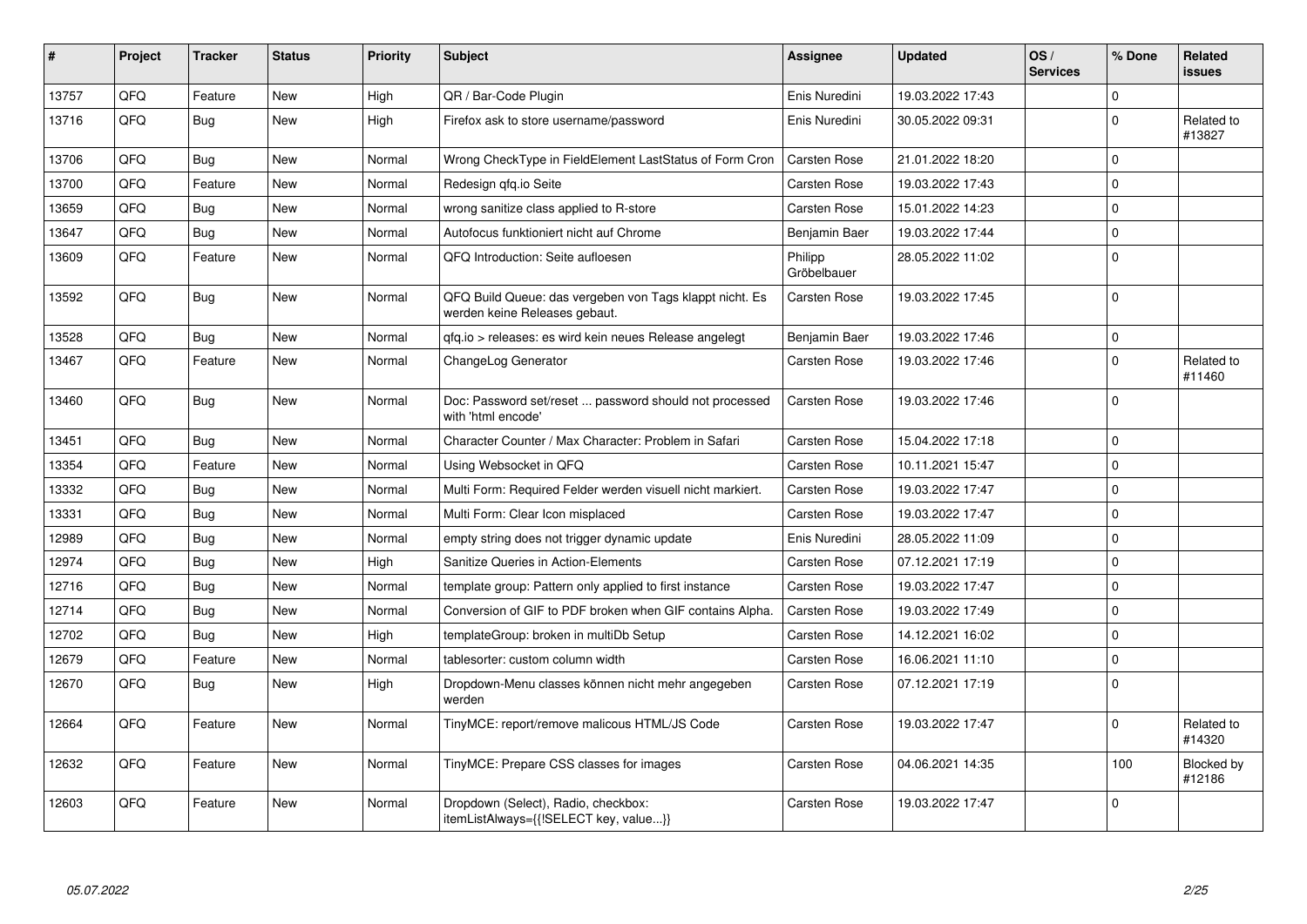| #     | Project | <b>Tracker</b> | <b>Status</b> | <b>Priority</b> | <b>Subject</b>                                                                                                                                      | <b>Assignee</b>     | <b>Updated</b>   | OS/<br><b>Services</b> | % Done      | Related<br>issues                                                     |
|-------|---------|----------------|---------------|-----------------|-----------------------------------------------------------------------------------------------------------------------------------------------------|---------------------|------------------|------------------------|-------------|-----------------------------------------------------------------------|
| 12581 | QFQ     | <b>Bug</b>     | New           | Normal          | Form.forward=close: Record 'new' in new browser tab ><br>save (& close) >> Form is not reloaded with new created<br>record id and stays in mode=new | Carsten Rose        | 19.03.2022 17:48 |                        | $\mathbf 0$ |                                                                       |
| 12556 | QFQ     | Feature        | <b>New</b>    | Normal          | Pills Title: colored = static or dynamic on allrequiredgiven                                                                                        | Benjamin Baer       | 19.03.2022 17:49 |                        | $\mathbf 0$ |                                                                       |
| 12545 | QFQ     | <b>Bug</b>     | New           | Urgent          | sql.log not created / updated                                                                                                                       | Carsten Rose        | 14.12.2021 16:02 |                        | $\pmb{0}$   |                                                                       |
| 12544 | QFQ     | Feature        | New           | High            | a) ' AS _link' new also as ' AS _format', b) sortierung via<br>'display: none;', c) '_format' benoeitgt nicht zwingend<br>u/U/p/m/z/d               | Carsten Rose        | 14.12.2021 16:03 |                        | $\mathbf 0$ |                                                                       |
| 12532 | QFQ     | Feature        | <b>New</b>    | High            | SIP-Parameter bei Seitenaufruf in Browser-Console<br>anzeigen                                                                                       | Carsten Rose        | 07.12.2021 17:19 |                        | $\mathbf 0$ | Related to<br>#11893.<br>Related to<br>#14187                         |
| 12520 | QFQ     | <b>Bug</b>     | <b>New</b>    | Normal          | Switch FE User: still active even FE User session expired                                                                                           | Carsten Rose        | 19.03.2022 17:48 |                        | $\mathbf 0$ |                                                                       |
| 12513 | QFQ     | <b>Bug</b>     | <b>New</b>    | High            | Implement server side check of maxlength                                                                                                            | Carsten Rose        | 07.12.2021 17:19 |                        | $\mathbf 0$ |                                                                       |
| 12512 | QFQ     | Bug            | <b>New</b>    | Normal          | Some MySQL Installation can't use 'stored procedures'                                                                                               | Carsten Rose        | 19.03.2022 17:48 |                        | $\mathbf 0$ |                                                                       |
| 12490 | QFQ     | Feature        | New           | Normal          | Loading Plugins in QFQ - see what tinymce does. (lazy<br>loading)                                                                                   | Benjamin Baer       | 08.06.2022 10:37 |                        | $\Omega$    | Related to<br>#12611,<br>Related to<br>#10013.<br>Related to<br>#7732 |
| 12480 | QFQ     | Feature        | New           | Normal          | If QFQ upgrade is running, block further request                                                                                                    | Carsten Rose        | 03.05.2021 20:45 |                        | $\mathbf 0$ |                                                                       |
| 12477 | QFQ     | Feature        | New           | Normal          | Support for refactoring: Form, FormElement, diverse<br>Tabellen/Spalten, tt-content Records                                                         | <b>Carsten Rose</b> | 03.05.2021 20:45 |                        | $\mathbf 0$ |                                                                       |
| 12476 | QFQ     | Feature        | <b>New</b>    | Normal          | clearMe: a) should trigger 'dirty', b) sticky on textarea resize                                                                                    | Benjamin Baer       | 04.01.2022 08:40 |                        | $\mathbf 0$ | Related to<br>#9528                                                   |
| 12474 | QFQ     | Feature        | <b>New</b>    | Normal          | Check BaseConfigURL if it is given and the the last char is '/'                                                                                     | Carsten Rose        | 03.05.2021 20:45 |                        | $\mathbf 0$ |                                                                       |
| 12468 | QFQ     | <b>Bug</b>     | New           | Urgent          | Form: update Form.title after save                                                                                                                  | Carsten Rose        | 03.05.2021 21:12 |                        | $\pmb{0}$   |                                                                       |
| 12465 | QFQ     | Feature        | <b>New</b>    | Normal          | QFQ Function: use in FE to fill StoreRecord                                                                                                         | Carsten Rose        | 05.05.2021 21:58 |                        | $\mathbf 0$ |                                                                       |
| 12413 | QFQ     | Feature        | New           | Normal          | STORE TYPO3: enhance for {{be users.email:T}},<br>{{fe users.email:T}}                                                                              | Carsten Rose        | 03.05.2021 20:45 |                        | $\mathbf 0$ | Related to<br>#12412,<br>Related to<br>#10012                         |
| 12412 | QFQ     | Feature        | New           | Normal          | Action/Escape qualifier 'e' (empty), '0': if given, an empty<br>string (or '0') will be treated as 'not found'                                      | Carsten Rose        | 08.05.2021 09:40 |                        | 0           | Related to<br>#12413,<br>Related to<br>#10012                         |
| 12400 | QFQ     | Feature        | New           | Normal          | Tutorial ist in QFQ Doku, Wird in der Suche gefunden, es<br>gibt aber kein Menupunkt - Inhalt ueberpruefen                                          | Carsten Rose        | 03.05.2021 20:45 |                        | $\mathbf 0$ |                                                                       |
| 12330 | QFG     | Feature        | New           | Normal          | Copy to input field / text area / TinyMCE                                                                                                           | Carsten Rose        | 07.04.2021 09:01 |                        | 0           |                                                                       |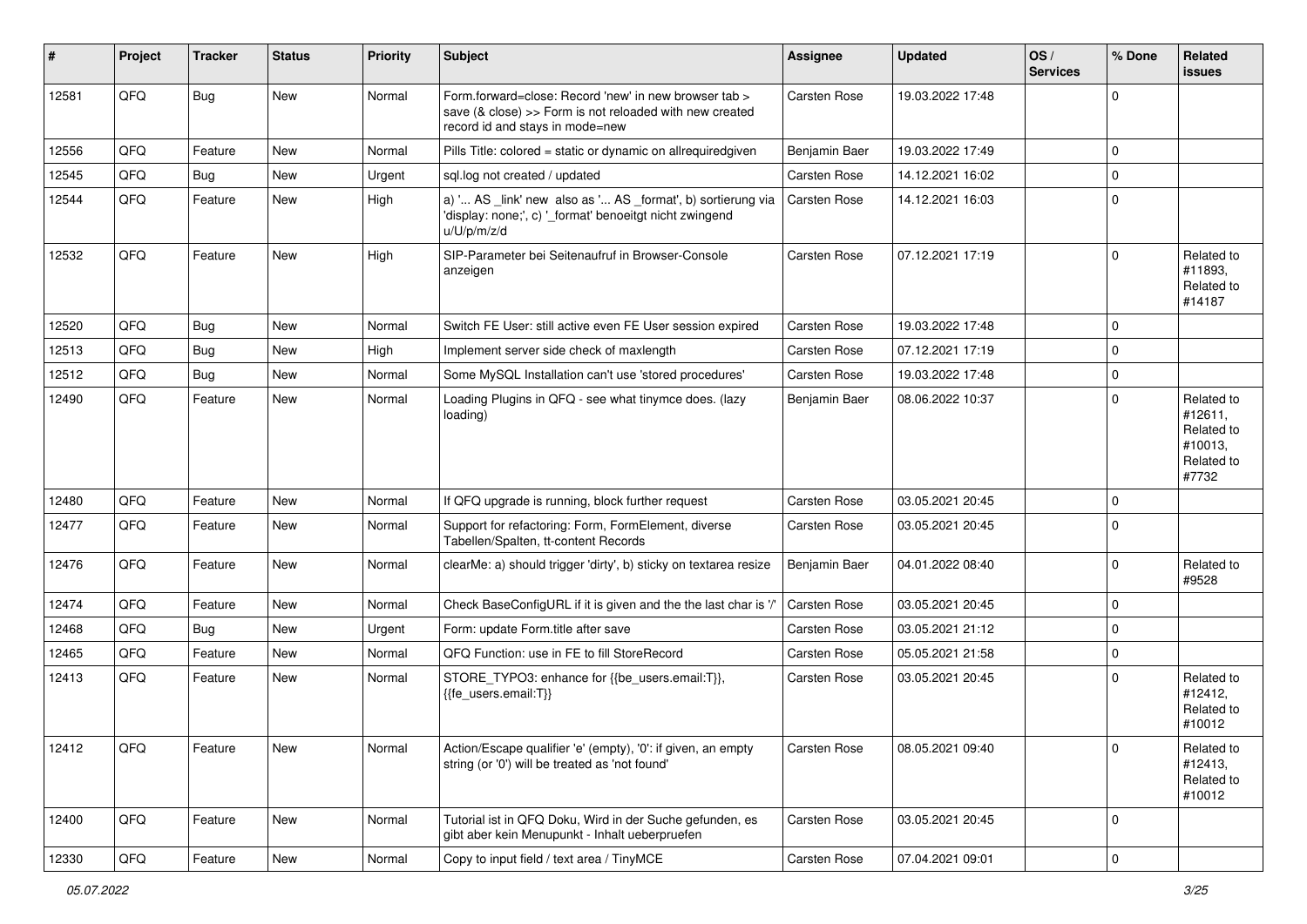| #     | Project | <b>Tracker</b> | <b>Status</b> | Priority | <b>Subject</b>                                                                                       | <b>Assignee</b>                                        | <b>Updated</b>   | OS/<br><b>Services</b> | % Done      | Related<br><b>issues</b>                      |                      |
|-------|---------|----------------|---------------|----------|------------------------------------------------------------------------------------------------------|--------------------------------------------------------|------------------|------------------------|-------------|-----------------------------------------------|----------------------|
| 12327 | QFQ     | Bug            | <b>New</b>    | Normal   | Copy to clipboard: Glyphicon can not be changed                                                      | Carsten Rose                                           | 27.12.2021 17:59 |                        | $\mathbf 0$ |                                               |                      |
| 12269 | QFQ     | Feature        | New           | Normal   | 2FA - Login                                                                                          | Carsten Rose                                           | 03.05.2021 20:45 |                        | $\Omega$    |                                               |                      |
| 12187 | QFQ     | <b>Bug</b>     | New           | Normal   | Trigger FormAsFile() via Report: probably problem with multi<br>DB setup                             | Carsten Rose                                           | 20.03.2021 21:20 |                        | $\Omega$    |                                               |                      |
| 12186 | QFQ     | Feature        | <b>New</b>    | High     | TinyMCE Config für Objekte                                                                           | Carsten Rose                                           | 07.12.2021 17:19 |                        | $\Omega$    | <b>Blocks</b><br>#12632                       |                      |
| 12163 | QFQ     | Feature        | <b>New</b>    | Normal   | Checkbox: table wrap                                                                                 | <b>Carsten Rose</b>                                    | 03.05.2021 20:51 |                        | $\mathbf 0$ |                                               |                      |
| 12162 | QFQ     | Feature        | <b>New</b>    | Normal   | FE.type=sendmail: personalized mailing (several mails) via<br>template                               | Carsten Rose                                           | 03.05.2021 20:45 |                        | $\Omega$    |                                               |                      |
| 12156 | QFQ     | Feature        | <b>New</b>    | Normal   | Form: Optional disable 'leave page'                                                                  |                                                        | 03.05.2021 20:45 |                        | $\mathbf 0$ |                                               |                      |
| 12146 | QFQ     | Feature        | New           | Normal   | Autocron Job: Anzeigen wann der naechste Job ausgefuehrt<br>wird, resp das er nicht ausgefuehrt wird | <b>Carsten Rose</b>                                    | 15.03.2021 15:23 |                        | $\Omega$    |                                               |                      |
| 12135 | QFQ     | Feature        | <b>New</b>    | Normal   | Subrecord: Notiz                                                                                     |                                                        | 24.04.2021 16:58 |                        | $\mathbf 0$ |                                               |                      |
| 12133 | QFQ     | Bug            | <b>New</b>    | Normal   | NPM, phpSpreadSheet aktualisieren                                                                    | Carsten Rose                                           | 15.03.2021 09:04 |                        | $\mathbf 0$ |                                               |                      |
| 12119 | QFQ     | Feature        | <b>New</b>    | Normal   | AS paged: error message missing if there ist no 'r' argument.                                        | Carsten Rose                                           | 03.05.2021 20:51 |                        | $\pmb{0}$   |                                               |                      |
| 12109 | QFQ     | Feature        | New           | Normal   | Donwload Link: Plain, SIP, Persistent Link, Peristent SIP -<br>new notation                          | Carsten Rose                                           | 03.05.2021 20:45 |                        | $\Omega$    | Related to<br>#12085                          |                      |
| 12066 | QFQ     | <b>Bug</b>     | <b>New</b>    | High     | enterAsSubmit: Forward wird nicht ausgeführt                                                         | Enis Nuredini                                          | 29.05.2022 09:23 |                        | $\mathbf 0$ |                                               |                      |
| 12045 | QFQ     | Bug            | <b>New</b>    | Normal   | templateGroup afterSave FE: Aufruf ohne<br>sglHonorFormElements funktioniert nicht                   | Carsten Rose                                           | 18.02.2021 16:33 |                        | $\mathbf 0$ |                                               |                      |
| 12040 | QFQ     | <b>Bug</b>     | <b>New</b>    | Normal   | FE Mode 'hidden' für zwei FEs auf einer Zeile                                                        | Carsten Rose                                           | 18.02.2021 10:13 |                        | $\pmb{0}$   |                                               |                      |
| 12039 | QFQ     | Feature        | <b>New</b>    | Normal   | Missing htmlSpecialChar() in pre processing on form submit                                           |                                                        | 18.02.2021 00:09 |                        | $\mathbf 0$ | Related to<br>#14320                          |                      |
| 12038 | QFQ     | Feature        | New           | Normal   | a) STORE_VAR: filenameOnlyStripUniq, b) SP:<br>QSTRIPUNIQ()                                          |                                                        | 17.02.2021 23:55 |                        | $\mathbf 0$ |                                               |                      |
| 12024 | QFQ     | Feature        | <b>New</b>    | Normal   | Excel Export: text columns by default decode<br>htmlspeciachar()                                     | Carsten Rose                                           | 17.02.2021 23:55 |                        | $\Omega$    | Related to<br>#12022                          |                      |
| 12023 | QFQ     | Feature        | <b>New</b>    | Normal   | MySQL Stored Precdure: QDECODESPECIALCHAR()                                                          | Carsten Rose                                           | 16.02.2021 11:16 |                        | $\mathbf 0$ | Related to<br>#12022                          |                      |
| 11955 | QFQ     | Feature        | New           | Normal   | subrecord: new title option to set <th> attributes - e.g. to<br/>customize tablesorter options.</th> | attributes - e.g. to<br>customize tablesorter options. | Carsten Rose     | 03.05.2021 20:47       |             | $\Omega$                                      | Related to<br>#11775 |
| 11893 | QFQ     | Feature        | New           | High     | Broken SIP: a) only report one time, b) only report in main<br>column                                | Carsten Rose                                           | 12.05.2021 12:13 |                        | $\Omega$    | Related to<br>#12532,<br>Related to<br>#14187 |                      |
| 11892 | QFQ     | Feature        | New           | Normal   | tablesorter: columns with links are hard to order - new<br>qualifier 'Y: <ord>'</ord>                | Enis Nuredini                                          | 23.03.2022 09:22 |                        | $\Omega$    |                                               |                      |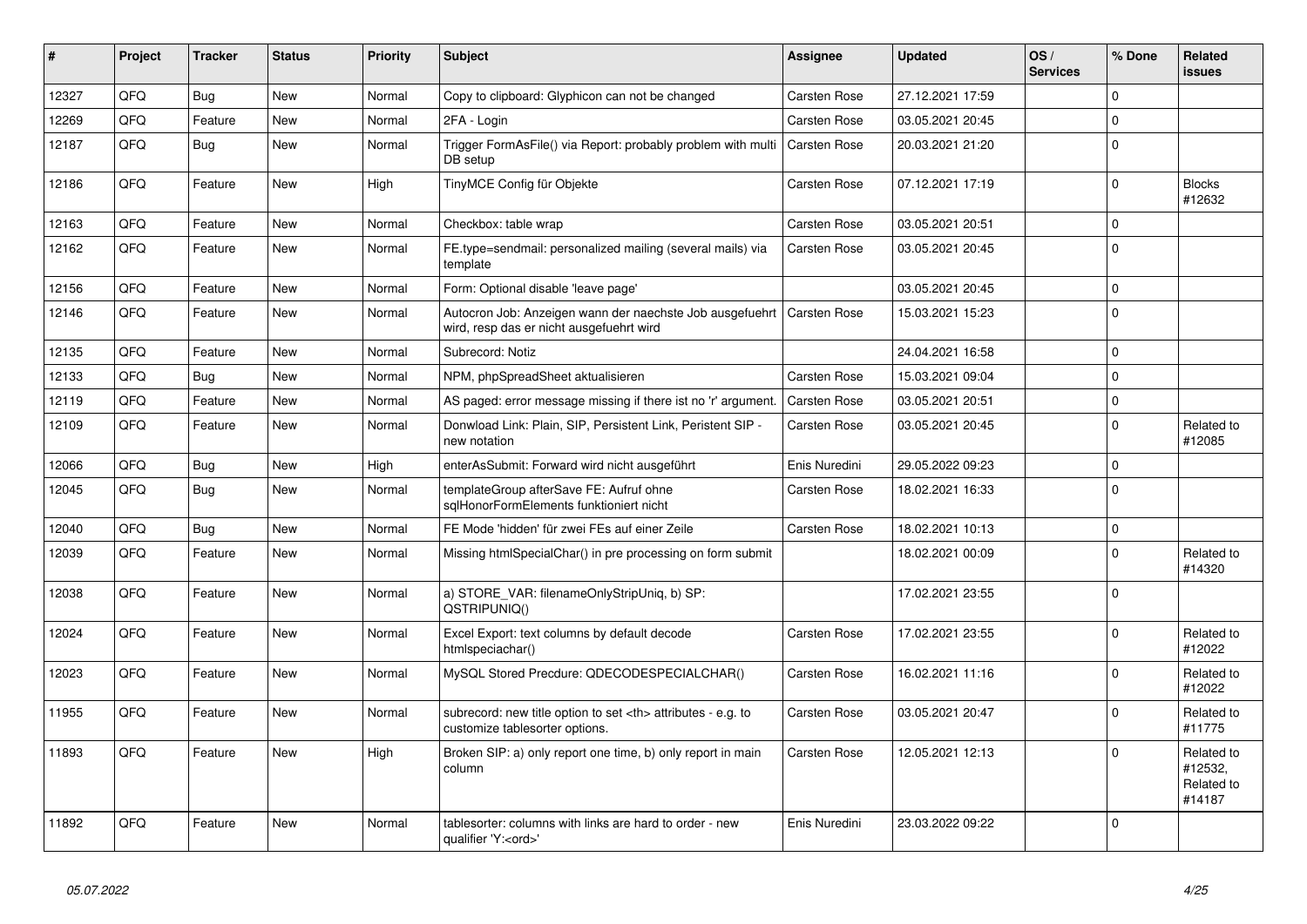| $\sharp$ | Project | <b>Tracker</b> | <b>Status</b> | <b>Priority</b> | Subject                                                                                  | <b>Assignee</b> | <b>Updated</b>   | OS/<br><b>Services</b> | % Done      | Related<br>issues                            |
|----------|---------|----------------|---------------|-----------------|------------------------------------------------------------------------------------------|-----------------|------------------|------------------------|-------------|----------------------------------------------|
| 11850    | QFQ     | Feature        | <b>New</b>    | Urgent          | Wizard Form: basierend auf einer Tabelle eine Form<br>anlegen.                           |                 | 03.05.2021 21:12 |                        | $\Omega$    | Blocked by<br>#8082                          |
| 11775    | QFQ     | Feature        | New           | Normal          | Subrecord Tooltip pro Feld                                                               | Carsten Rose    | 18.12.2020 15:22 |                        | $\Omega$    | Related to<br>#11955                         |
| 11752    | QFQ     | <b>Bug</b>     | <b>New</b>    | Normal          | checkbox renders multiple input elements with same name                                  | Carsten Rose    | 17.12.2020 14:58 |                        | $\Omega$    | Related to<br>#11750                         |
| 11747    | QFQ     | Feature        | New           | Normal          | Maintenance Page with Redirect                                                           | Carsten Rose    | 03.05.2021 20:47 |                        | $\Omega$    | Related to<br>#11741                         |
| 11716    | QFQ     | Feature        | New           | Normal          | Form an beliebiger Stelle im Report anzeigen                                             |                 | 09.12.2020 09:47 |                        | $\Omega$    |                                              |
| 11715    | QFQ     | <b>Bug</b>     | <b>New</b>    | Normal          | acceptZeroAsRequired and requiredOffButMark do not<br>coincide                           |                 | 08.12.2020 12:13 |                        | $\Omega$    |                                              |
| 11702    | QFQ     | Feature        | <b>New</b>    | Normal          | HTML Special Char makes no sense for 'allbut' if '&' is<br>forbidden                     | Carsten Rose    | 07.12.2021 16:35 |                        | $\Omega$    | Related to<br>#5112,<br>Related to<br>#14320 |
| 11695    | QFQ     | <b>Bug</b>     | New           | Normal          | MultiForm required FE Error                                                              | Carsten Rose    | 04.12.2020 13:34 |                        | $\Omega$    |                                              |
| 11668    | QFQ     | <b>Bug</b>     | <b>New</b>    | Normal          | Play function.sql - problem with mysql                                                   | Carsten Rose    | 03.05.2021 20:48 |                        | $\Omega$    |                                              |
| 11667    | QFQ     | <b>Bug</b>     | <b>New</b>    | Normal          | MySQL mariadb-server-10.3: Incorrect datetime value                                      | Carsten Rose    | 03.05.2021 20:48 |                        | $\Omega$    |                                              |
| 11535    | QFQ     | Feature        | <b>New</b>    | Normal          | Ability to create SQL columns in frontend QFQ forms                                      |                 | 17.11.2020 12:11 |                        | $\Omega$    |                                              |
| 11534    | QFQ     | Feature        | New           | Normal          | Report: Action on selected rows - Table batchprocessing<br>feature                       |                 | 18.11.2020 08:15 |                        | $\Omega$    |                                              |
| 11523    | QFQ     | Feature        | New           | Normal          | Mit dynamic Update erkennen, ob Upload gemacht wurde                                     | Carsten Rose    | 13.11.2020 15:07 |                        | $\Omega$    | Related to<br>#9533                          |
| 11522    | QFQ     | <b>Bug</b>     | <b>New</b>    | Normal          | Aus/Einblenden von Reitern                                                               |                 | 13.11.2020 14:58 |                        | $\Omega$    |                                              |
| 11516    | QFQ     | Feature        | <b>New</b>    | Normal          | Multi Page Form (Previous/Next Buttons)                                                  | Carsten Rose    | 16.03.2021 17:52 |                        | $\Omega$    |                                              |
| 11504    | QFQ     | Feature        | New           | Normal          | Dynamic Update: Button text update for 'Save',' Close' &<br>'Delete'                     | Carsten Rose    | 12.11.2020 23:44 |                        | $\Omega$    |                                              |
| 11460    | QFQ     | Feature        | <b>New</b>    | Normal          | Easier creation of changelog: gitchangelog                                               | Carsten Rose    | 12.06.2021 10:20 |                        | $\Omega$    | Related to<br>#13467                         |
| 11239    | QFQ     | Bug            | <b>New</b>    | Normal          | Radiobutton (plain): horizontales Rendern abhängig vom<br>Datentyp in der Datenbank      | Carsten Rose    | 30.09.2020 18:37 |                        | $\Omega$    |                                              |
| 11237    | QFQ     | <b>Bug</b>     | New           | High            | Radiobutton / parameter.buttonClass= btn-default - kein dirty   Benjamin Baer<br>Trigger |                 | 03.05.2021 21:12 |                        | 0           | Related to<br>#10766                         |
| 11195    | QFQ     | Bug            | New           | Low             | Dynamic Update: Note not updated if new text is empty<br>(v20.4)                         |                 | 25.09.2020 11:14 |                        | $\Omega$    |                                              |
| 11080    | QFQ     | Feature        | New           | Normal          | Send MQTT messages                                                                       | Carsten Rose    | 29.08.2020 19:49 |                        | $\mathbf 0$ |                                              |
| 11057    | QFQ     | Bug            | New           | High            | Checkboxes ohne span.checkmark im Report werden<br>ausgeblendet                          | Benjamin Baer   | 03.05.2021 21:12 |                        | 0           | Related to<br>#11039                         |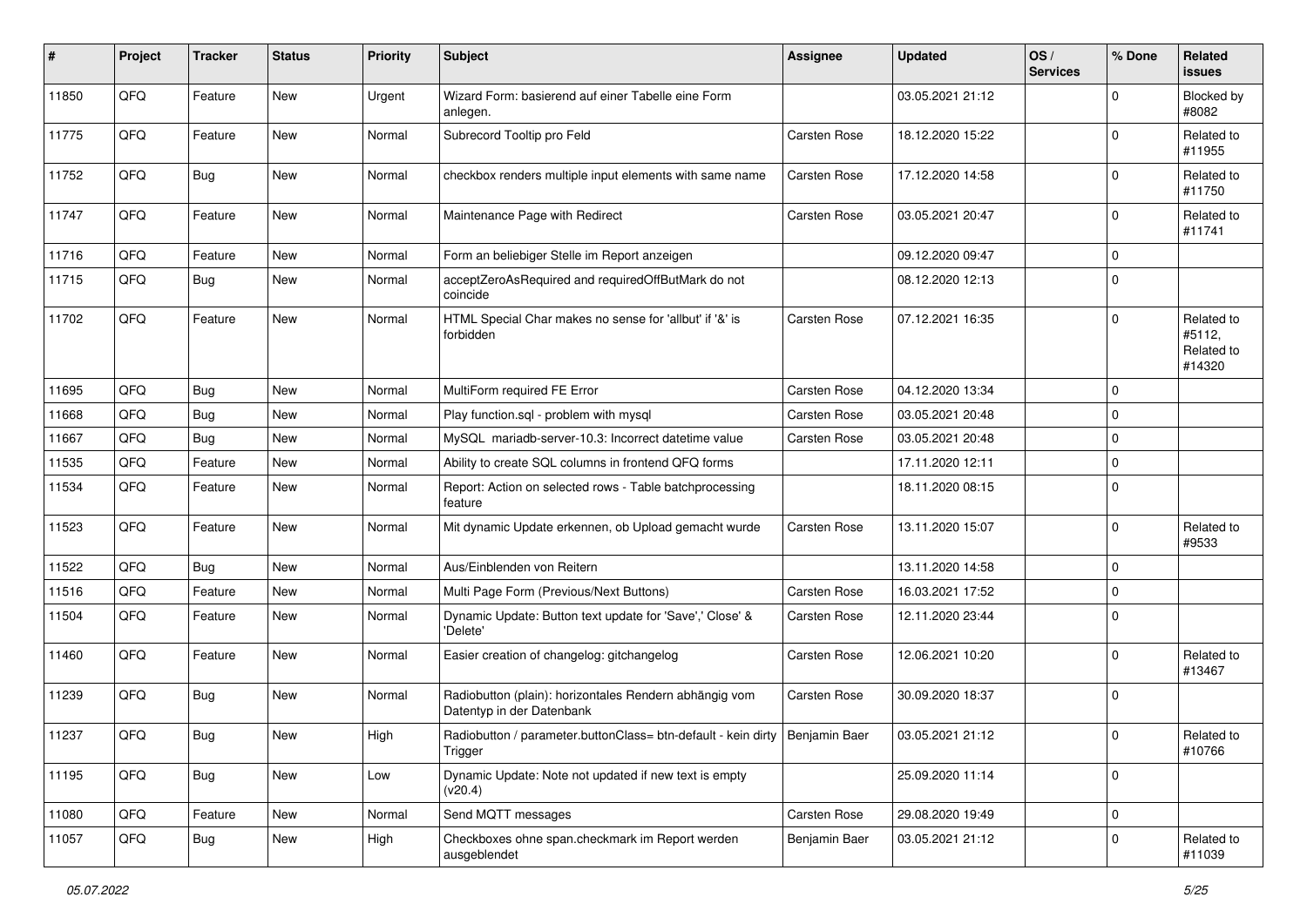| $\vert$ # | Project | <b>Tracker</b> | <b>Status</b> | <b>Priority</b> | <b>Subject</b>                                                                      | <b>Assignee</b>     | <b>Updated</b>   | OS/<br><b>Services</b> | % Done       | <b>Related</b><br><b>issues</b>                                      |
|-----------|---------|----------------|---------------|-----------------|-------------------------------------------------------------------------------------|---------------------|------------------|------------------------|--------------|----------------------------------------------------------------------|
| 10996     | QFQ     | Feature        | <b>New</b>    | Normal          | Download video via sip: no seek                                                     | <b>Carsten Rose</b> | 12.08.2020 14:18 |                        | $\Omega$     |                                                                      |
| 10979     | QFQ     | Feature        | New           | Normal          | Ajax Calls an API - dataReport                                                      | Carsten Rose        | 11.05.2022 12:15 |                        | <sup>0</sup> |                                                                      |
| 10976     | QFQ     | Feature        | <b>New</b>    | Normal          | Excel Export Verbesserungen                                                         | <b>Carsten Rose</b> | 06.08.2020 10:56 |                        | 0            |                                                                      |
| 10937     | QFQ     | <b>Bug</b>     | New           | Normal          | Fehler mit abhängigen Select- Feldern beim Positionieren                            | Carsten Rose        | 12.11.2020 23:45 |                        | 0            |                                                                      |
| 10890     | QFQ     | <b>Bug</b>     | New           | Normal          | AutoCron hangs                                                                      |                     | 20.07.2020 13:56 |                        | 0            |                                                                      |
| 10874     | QFQ     | Feature        | New           | Normal          | Erstellen eines Foreign Keys in der Tabelle "FormElement"                           |                     | 13.07.2020 10:11 |                        | 0            |                                                                      |
| 10819     | QFQ     | Feature        | New           | Normal          | Persistent SIP - second try                                                         | Carsten Rose        | 29.06.2020 23:02 |                        | 0            | Related to<br>#6261                                                  |
| 10766     | QFQ     | <b>Bug</b>     | New           | High            | Radiobutton / parameter.buttonClass=btn-default: dynamic<br>update                  |                     | 03.05.2021 21:12 |                        | $\Omega$     | Related to<br>#11237                                                 |
| 10763     | QFQ     | Feature        | New           | Normal          | form accessed and submitted despite logout?                                         |                     | 16.06.2020 11:43 |                        | $\Omega$     |                                                                      |
| 10759     | QFQ     | <b>Bug</b>     | New           | Normal          | emptyMeansNull - Feld falsch aktualisiert                                           |                     | 12.11.2020 23:45 |                        | 0            |                                                                      |
| 10714     | QFQ     | Feature        | New           | Normal          | multi Table Form                                                                    | Carsten Rose        | 16.03.2021 18:44 |                        | 0            |                                                                      |
| 10704     | QFQ     | <b>Bug</b>     | New           | Normal          | wkhtml problem rendering fullCalendar.js / fabric.js >><br>successor: puppeteer     | Carsten Rose        | 12.11.2020 23:45 |                        | $\Omega$     | Related to<br>#5024,<br>Related to<br>#4650,<br>Related to<br>#10715 |
| 10658     | QFQ     | Bug            | New           | Normal          | processReadOnly broken                                                              | Carsten Rose        | 27.05.2020 17:55 |                        | 0            |                                                                      |
| 10640     | QFQ     | <b>Bug</b>     | New           | High            | TypeAhead Tag: FE editierbar trotz readOnly                                         | Carsten Rose        | 03.05.2021 21:12 |                        | $\mathbf 0$  | Related to<br>#7795                                                  |
| 10593     | QFQ     | Feature        | New           | Normal          | label2: text behind input element                                                   | Carsten Rose        | 16.05.2020 10:57 |                        | 0            |                                                                      |
| 10588     | QFQ     | <b>Bug</b>     | <b>New</b>    | Normal          | typeahed Tag: Doku anpassen                                                         | Carsten Rose        | 12.11.2020 23:45 |                        | 0            |                                                                      |
| 10508     | QFQ     | <b>Bug</b>     | <b>New</b>    | High            | Multi Form broken on Multi DB Instance                                              | <b>Carsten Rose</b> | 03.05.2021 21:12 |                        | 0            |                                                                      |
| 10506     | QFQ     | <b>Bug</b>     | New           | High            | Template Group broken on MultiDB instance                                           | Carsten Rose        | 03.05.2021 21:12 |                        | $\mathbf 0$  | Related to<br>#10505                                                 |
| 10463     | QFQ     | Feature        | New           | Normal          | Report link: expliztes setzen von HTML Tags (Bedarf fuer<br>'data-selenium' & 'id') | Enis Nuredini       | 23.03.2022 09:23 |                        | $\mathbf 0$  | Related to<br>#7648                                                  |
| 10384     | QFQ     | Feature        | <b>New</b>    | Normal          | Parameter Exchange QFQ Instances                                                    |                     | 07.05.2020 09:38 |                        | $\mathbf 0$  |                                                                      |
| 10345     | QFQ     | Feature        | New           | Normal          | Templates - Patterns QFQ Style                                                      |                     | 03.05.2021 21:01 |                        | $\Omega$     | Related to<br>#10713                                                 |
| 10324     | QFQ     | <b>Bug</b>     | <b>New</b>    | Normal          | Excel Export mit Template funktioniert nur, wenn Template<br>vor uid kommt          |                     | 30.03.2020 11:20 |                        | $\mathbf 0$  | Related to<br>#10257                                                 |
| 10322     | QFQ     | <b>Bug</b>     | <b>New</b>    | Normal          | FormElement / Radio: missing column 'enum' >> FE not<br>reported                    | Carsten Rose        | 07.05.2020 09:37 |                        | $\mathbf 0$  |                                                                      |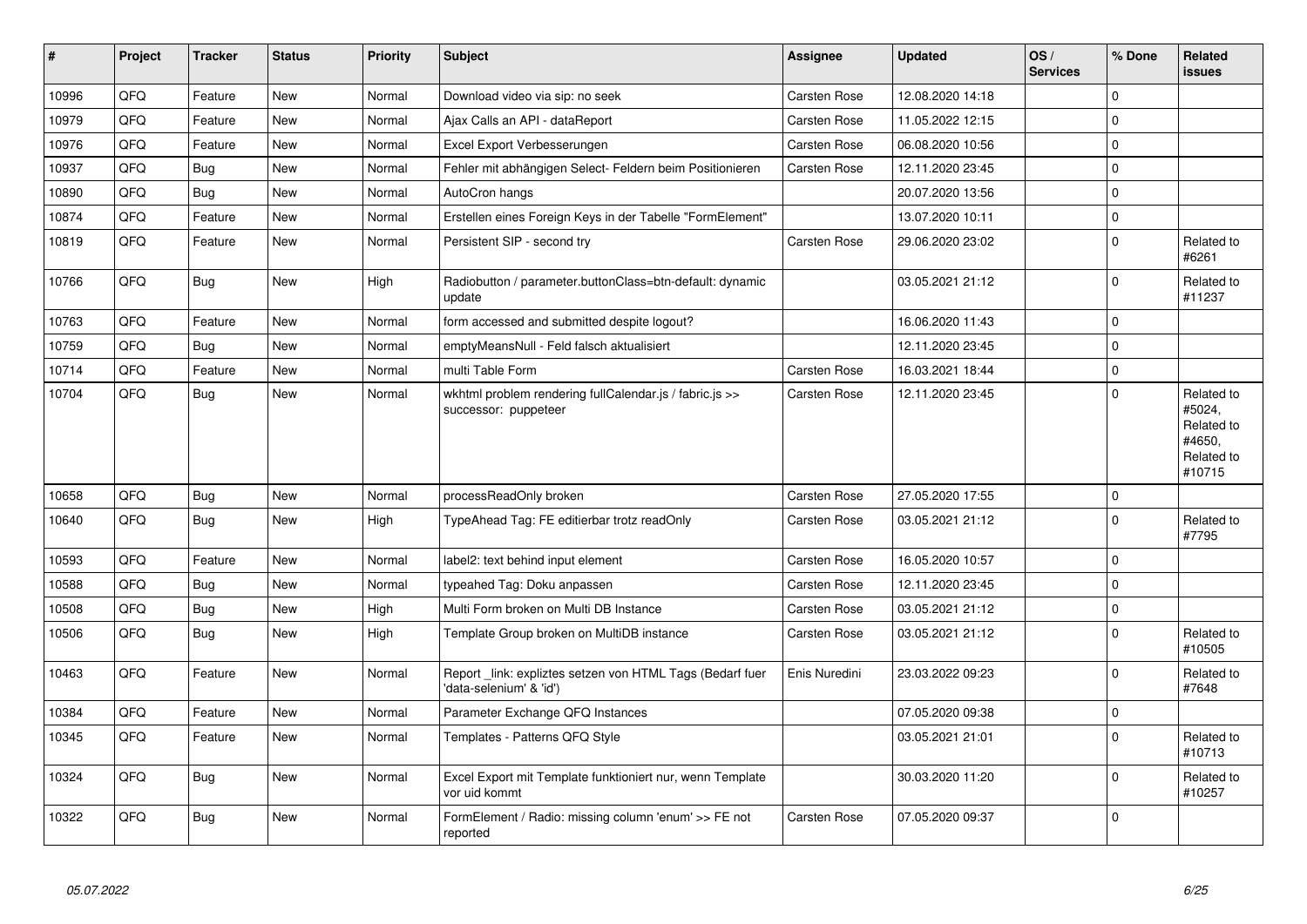| #     | Project | <b>Tracker</b> | <b>Status</b> | <b>Priority</b> | Subject                                                                                                                               | <b>Assignee</b> | <b>Updated</b>   | OS/<br><b>Services</b> | % Done      | Related<br><b>issues</b>                                             |
|-------|---------|----------------|---------------|-----------------|---------------------------------------------------------------------------------------------------------------------------------------|-----------------|------------------|------------------------|-------------|----------------------------------------------------------------------|
| 10119 | QFQ     | Feature        | <b>New</b>    | Normal          | Dropdown (selectlist) & Type Ahead: format and catagorize<br>list                                                                     | Carsten Rose    | 07.05.2020 09:36 |                        | $\Omega$    |                                                                      |
| 10115 | QFQ     | Feature        | <b>New</b>    | Normal          | <b>TypeAhead: static list</b>                                                                                                         | Carsten Rose    | 26.02.2020 16:42 |                        | 100         |                                                                      |
| 10114 | QFQ     | Feature        | <b>New</b>    | High            | Symbol (Link): 'G:' (Glyphicon) replaced by 'i:' (icon)                                                                               |                 | 07.12.2021 17:19 |                        | $\Omega$    | Related to<br>#3797,<br>Related to<br>#4194                          |
| 10082 | QFQ     | Bug            | <b>New</b>    | Normal          | FE.type=SELECT - 'sanatize' Class                                                                                                     | Carsten Rose    | 07.05.2020 09:36 |                        | $\Omega$    | Related to<br>#10081                                                 |
| 10081 | QFQ     | Bug            | <b>New</b>    | High            | Stale record lock after 'forbidden' character                                                                                         | Carsten Rose    | 03.05.2021 21:12 |                        | $\Omega$    | Related to<br>#10082.<br>Related to<br>#9789                         |
| 10080 | QFQ     | Feature        | New           | Normal          | Popup on 'save' / 'close': configure dialog (answer<br>yes/no/cancle/)                                                                | Carsten Rose    | 28.03.2021 20:52 |                        | $\Omega$    | Is duplicate<br>of #12262                                            |
| 10014 | QFQ     | Feature        | <b>New</b>    | Normal          | Manual.rst: describe behaviour and process order of<br>fillStoreVar, slaveId, sqlBefore,                                              | Carsten Rose    | 01.02.2020 22:31 |                        | $\Omega$    |                                                                      |
| 9983  | QFQ     | Feature        | <b>New</b>    | Normal          | Report Notation: new keyword 'range'                                                                                                  | Carsten Rose    | 01.02.2020 15:55 |                        | $\Omega$    |                                                                      |
| 9927  | QFQ     | Feature        | <b>New</b>    | Normal          | QFQ Update: a) Update nur machen wenn BE User<br>eingeloggt ist., b) Bei Fehler genaue Meldung welcher<br>Updateschritt Probleme hat. | Carsten Rose    | 22.01.2020 12:59 |                        | $\Omega$    |                                                                      |
| 9855  | QFQ     | <b>Bug</b>     | New           | Normal          | <b>Required Check</b>                                                                                                                 |                 | 01.02.2020 15:56 |                        | $\mathbf 0$ |                                                                      |
| 9853  | QFQ     | Feature        | <b>New</b>    | Normal          | Check das SQL / QFQ / Mail Logfile geschrieben wird                                                                                   |                 | 09.01.2020 11:15 |                        | $\Omega$    |                                                                      |
| 9811  | QFQ     | Feature        | New           | Normal          | Report: tag every n'th row                                                                                                            | Carsten Rose    | 01.02.2020 23:22 |                        | $\mathbf 0$ |                                                                      |
| 9783  | QFQ     | Bug            | New           | Normal          | Email with special characters                                                                                                         | Carsten Rose    | 01.02.2020 23:22 |                        | $\Omega$    |                                                                      |
| 9781  | QFQ     | Feature        | <b>New</b>    | Normal          | Button: CSS class to make buttons smaller                                                                                             | Carsten Rose    | 01.02.2020 23:22 |                        | $\Omega$    |                                                                      |
| 9777  | QFQ     | Feature        | <b>New</b>    | Normal          | Logging QFQ Variables                                                                                                                 | Carsten Rose    | 16.12.2019 17:17 |                        | $\Omega$    |                                                                      |
| 9773  | QFQ     | <b>Bug</b>     | <b>New</b>    | Normal          | form.parameter.formModeGlobal=requiredOff                                                                                             | Carsten Rose    | 01.02.2020 15:56 |                        | $\Omega$    |                                                                      |
| 9707  | QFQ     | Feature        | <b>New</b>    | Normal          | SIP security: encode pageld and check pageld on decode                                                                                | Carsten Rose    | 01.02.2020 23:22 |                        | $\Omega$    |                                                                      |
| 9706  | QFQ     | Feature        | <b>New</b>    | Normal          | Multi File Upload (hidden template group)                                                                                             | Carsten Rose    | 01.02.2020 23:22 |                        | $\Omega$    | Related to<br>#7521,<br>Related to<br>#5562,<br>Related to<br>#13330 |
| 9602  | QFQ     | Feature        | New           | Normal          | Form definition as JSON                                                                                                               | Carsten Rose    | 01.02.2020 23:21 |                        | $\Omega$    | Related to<br>#9600                                                  |
| 9537  | QFQ     | Feature        | New           | Normal          | FormEditor: Edit fieldset in FrontEnd                                                                                                 | Carsten Rose    | 01.02.2020 23:22 |                        | $\Omega$    |                                                                      |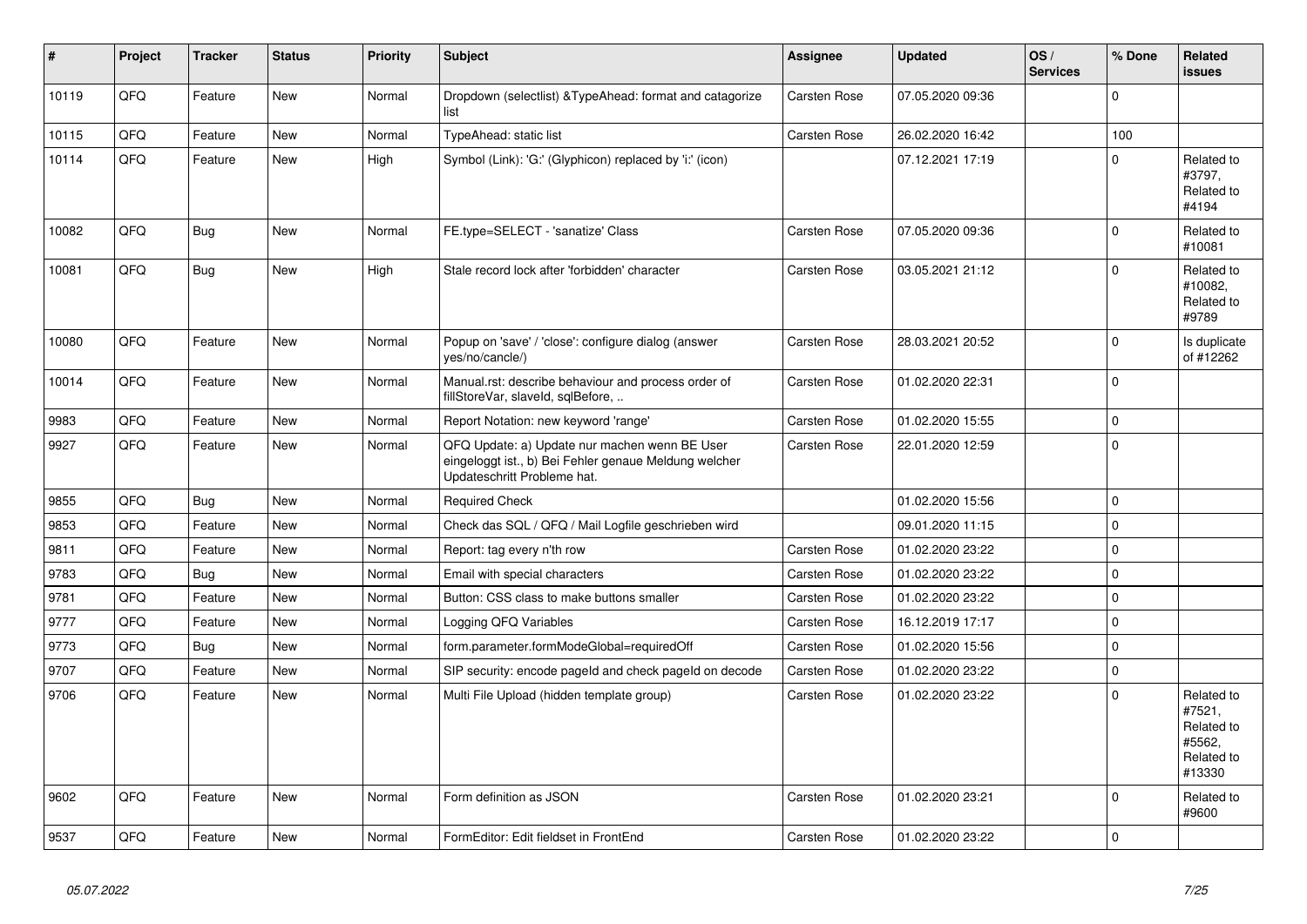| #    | Project | <b>Tracker</b> | <b>Status</b> | <b>Priority</b> | <b>Subject</b>                                                                  | <b>Assignee</b>     | <b>Updated</b>   | OS/<br><b>Services</b> | % Done      | Related<br>issues                            |
|------|---------|----------------|---------------|-----------------|---------------------------------------------------------------------------------|---------------------|------------------|------------------------|-------------|----------------------------------------------|
| 9533 | QFQ     | <b>Bug</b>     | New           | Normal          | FE.type=upload: Check in 'beforeSave' if upload is given                        | Carsten Rose        | 01.02.2020 23:22 |                        | $\Omega$    | Related to<br>#11523                         |
| 9531 | QFQ     | Bug            | New           | High            | FE File: Dynamic Update / modeSql / required detected even<br>it not set        | <b>Carsten Rose</b> | 11.06.2021 20:32 |                        | $\Omega$    | Related to<br>#12398                         |
| 9352 | QFQ     | Feature        | New           | Normal          | FE 'Native' fire slaveld, sqlAfter, sqlIns                                      | Carsten Rose        | 01.02.2020 23:22 |                        | $\Omega$    |                                              |
| 9348 | QFQ     | Feature        | <b>New</b>    | Normal          | defaultThumbnailSize: pre render thumbnails                                     | Carsten Rose        | 12.06.2021 09:05 |                        | $\Omega$    |                                              |
| 9347 | QFQ     | <b>Bug</b>     | New           | High            | FE.type=upload with dynamic show/hidden: required not<br>detected               | Carsten Rose        | 12.06.2021 10:40 |                        | $\Omega$    | Related to<br>#5305,<br>Related to<br>#12398 |
| 9317 | QFQ     | <b>Bug</b>     | <b>New</b>    | Normal          | FE.type=note: with dynamic show/hidden an empty label<br>causes trouble         | Carsten Rose        | 01.02.2020 23:22 |                        | $\Omega$    |                                              |
| 9275 | QFQ     | <b>Bug</b>     | New           | Normal          | autcron: t3 page, which takes to long to respond, is not<br>reported properly   | Carsten Rose        | 01.02.2020 23:22 |                        | 100         |                                              |
| 9221 | QFQ     | Feature        | <b>New</b>    | Normal          | typeAhead: Zeichenlimite ausschalten                                            | Carsten Rose        | 29.06.2022 22:36 |                        | $\Omega$    |                                              |
| 9208 | QFQ     | Feature        | <b>New</b>    | Normal          | Manage 'recent' records                                                         | Carsten Rose        | 01.02.2020 23:22 |                        | $\Omega$    |                                              |
| 9177 | QFQ     | <b>Bug</b>     | New           | Normal          | Bug? QFQ tries to save an action FE, which has real<br>existing column name     | Carsten Rose        | 01.02.2020 23:22 |                        | $\Omega$    |                                              |
| 9136 | QFQ     | Feature        | <b>New</b>    | Normal          | Create ZIP files with dynamic PDFs                                              | Carsten Rose        | 01.02.2020 23:22 |                        | $\Omega$    |                                              |
| 9129 | QFQ     | Feature        | <b>New</b>    | Normal          | sqlValidate: Message as notification, not as error                              | Carsten Rose        | 01.02.2020 23:22 |                        | $\Omega$    | Related to<br>#9128                          |
| 9128 | QFQ     | Feature        | <b>New</b>    | Normal          | Error Message: not replaced variables- a) replace back to<br>'{{', b) underline | Carsten Rose        | 01.02.2020 23:22 |                        | $\Omega$    | Related to<br>#9129                          |
| 9127 | QFQ     | <b>Bug</b>     | New           | Normal          | Error Message: change 'roll over' color - text not readable                     | Carsten Rose        | 01.02.2020 23:22 |                        | $\mathbf 0$ |                                              |
| 9077 | QFQ     | <b>Bug</b>     | New           | Normal          | typeAheadSql: report broken SQL                                                 | Carsten Rose        | 29.06.2022 22:35 |                        | $\Omega$    | Related to<br>#4018                          |
| 9013 | QFQ     | <b>Bug</b>     | New           | Normal          | Error in Twig template not handled                                              | Carsten Rose        | 20.10.2021 13:43 |                        | $\Omega$    |                                              |
| 8975 | QFQ     | Feature        | <b>New</b>    | Normal          | Report Notation: 2.0                                                            | Carsten Rose        | 01.02.2020 23:22 |                        | $\Omega$    | Related to<br>#8963                          |
| 8962 | QFQ     | Feature        | <b>New</b>    | High            | allow for form fields with identical names                                      | Carsten Rose        | 03.05.2021 21:14 |                        | $\Omega$    |                                              |
| 8891 | QFQ     | Bug            | New           | High            | formSubmitLog: do not log passwords                                             | Enis Nuredini       | 25.03.2022 09:06 |                        | $\Omega$    |                                              |
| 8806 | QFQ     | Feature        | New           | Normal          | SQL Function nl2br                                                              | Carsten Rose        | 01.02.2020 23:22 |                        | 0           |                                              |
| 8719 | QFQ     | Feature        | New           | Normal          | extraButtonLock: add support for 0/1                                            | Carsten Rose        | 01.02.2020 23:22 |                        | $\mathbf 0$ |                                              |
| 8702 | QFQ     | Feature        | New           | Normal          | Load Record which is locked: missing user info                                  | Carsten Rose        | 11.12.2019 16:16 |                        | $\mathbf 0$ | Related to<br>#9789                          |
| 8668 | QFQ     | <b>Bug</b>     | New           | High            | Pill disabled: dyamic mode 'hidden' not respected - FE is still<br>required     | Carsten Rose        | 03.05.2021 21:14 |                        | 0           |                                              |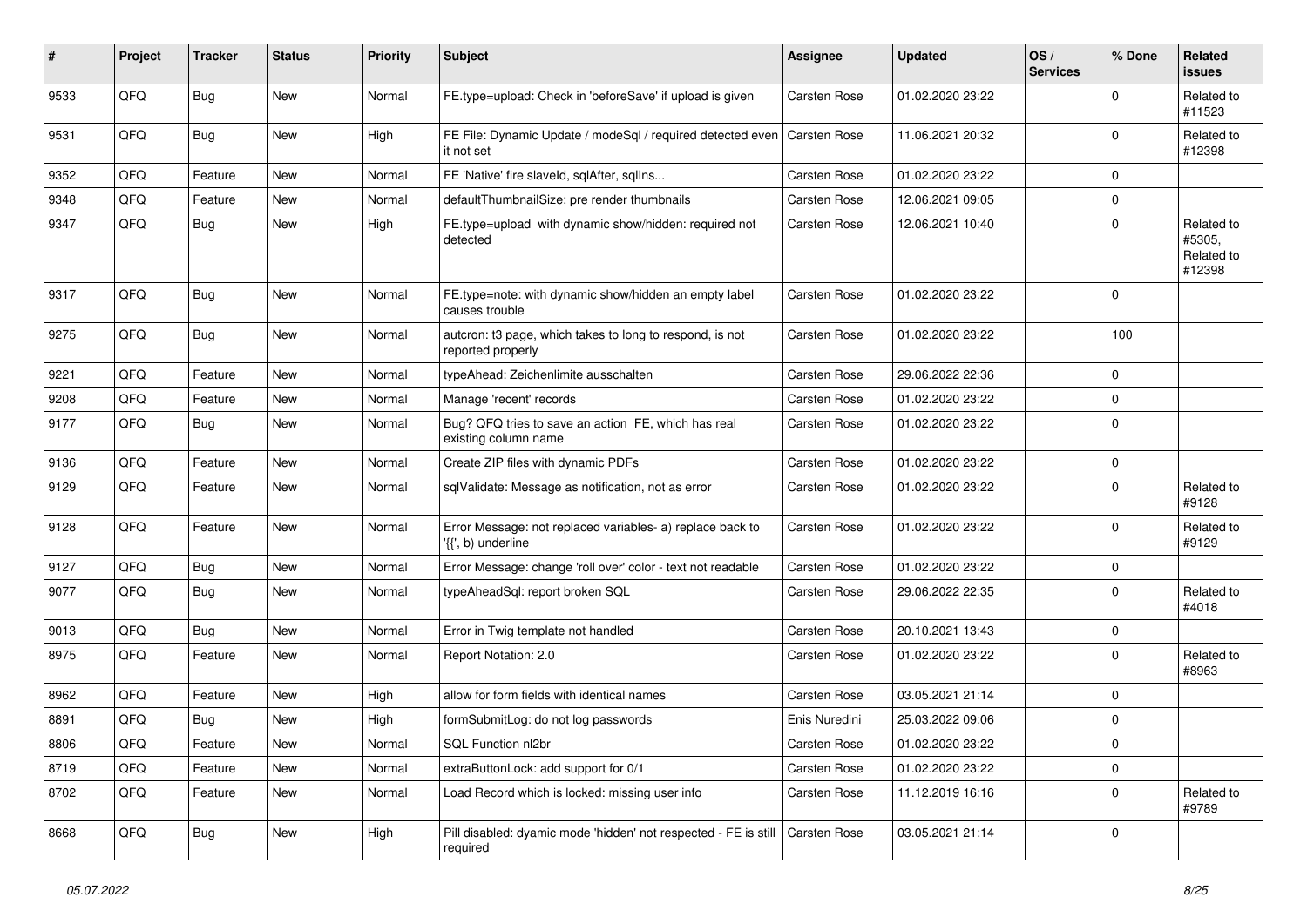| ∦    | Project | <b>Tracker</b> | <b>Status</b> | <b>Priority</b> | <b>Subject</b>                                                                                         | <b>Assignee</b> | <b>Updated</b>   | OS/<br><b>Services</b> | % Done      | Related<br>issues      |
|------|---------|----------------|---------------|-----------------|--------------------------------------------------------------------------------------------------------|-----------------|------------------|------------------------|-------------|------------------------|
| 8431 | QFQ     | <b>Bug</b>     | New           | High            | autocron.php with wrong path                                                                           | Carsten Rose    | 03.05.2021 21:14 |                        | $\mathbf 0$ |                        |
| 8336 | QFQ     | Feature        | <b>New</b>    | Normal          | Form > modified > Close New: a) Optional disable popup, b)<br>custom text, c) mode on save: close stay | Carsten Rose    | 01.02.2020 23:22 |                        | $\mathbf 0$ | Related to<br>#8335    |
| 8217 | QFQ     | Feature        | New           | Normal          | if-elseif-else construct                                                                               | Carsten Rose    | 16.03.2021 18:41 |                        | $\Omega$    | Related to<br>#10716   |
| 8187 | QFQ     | Feature        | <b>New</b>    | Normal          | Subrecord: enable/hide new button - make new/edit/delete<br>customizeable.                             | Carsten Rose    | 06.03.2021 18:44 |                        | $\mathbf 0$ | Related to<br>#11326   |
| 8089 | QFQ     | Feature        | New           | Normal          | Copy/Paste for FormElements                                                                            | Carsten Rose    | 01.02.2020 23:22 |                        | 0           |                        |
| 8083 | QFQ     | Bug            | <b>New</b>    | High            | FormEditor: primary table list does not respect<br>'indexDb={{indexData:Y}}'                           | Carsten Rose    | 03.05.2021 21:14 |                        | $\Omega$    | Has duplicate<br>#6678 |
| 8049 | QFQ     | Bug            | <b>New</b>    | Normal          | FE.type=note, column 'value': text moves some pixel to top<br>after save                               | Carsten Rose    | 01.02.2020 23:22 |                        | $\Omega$    |                        |
| 7924 | QFQ     | Feature        | <b>New</b>    | Normal          | Radio/Checkbox with Tooltip                                                                            | Carsten Rose    | 01.02.2020 23:22 |                        | $\Omega$    |                        |
| 7920 | QFQ     | Feature        | New           | Normal          | FE: Syntax Highlight, Zeinlenumbruch                                                                   | Carsten Rose    | 01.02.2020 10:03 |                        | $\Omega$    |                        |
| 7899 | QFQ     | Bug            | New           | High            | Fe.type=password / retype / required: always complain<br>about missing value                           | Carsten Rose    | 03.05.2021 21:14 |                        | $\Omega$    |                        |
| 7890 | QFQ     | Bug            | <b>New</b>    | Normal          | FormElement 'required': extraButtonInfo not aligned                                                    | Carsten Rose    | 11.06.2021 21:17 |                        | $\mathbf 0$ | Related to<br>#11517   |
| 7850 | QFQ     | Feature        | <b>New</b>    | High            | Upload records: non 'pathFileName' column                                                              | Carsten Rose    | 03.05.2021 21:14 |                        | $\Omega$    |                        |
| 7812 | QFQ     | Feature        | New           | Normal          | FE 'Subrecord' - new option 'subrecordShowFilter',<br>'subrecordPaging'                                | Carsten Rose    | 01.02.2020 23:22 |                        | $\Omega$    |                        |
| 7795 | QFQ     | Bug            | <b>New</b>    | Normal          | Readonly Form: Typeahead-Felder                                                                        | Carsten Rose    | 01.02.2020 23:22 |                        | $\Omega$    | Related to<br>#10640   |
| 7685 | QFQ     | <b>Bug</b>     | New           | Normal          | Open FormElement from QFQ error message and save<br>modified record: error about missing {{formId:F}}  | Carsten Rose    | 01.02.2020 23:22 |                        | $\Omega$    |                        |
| 7683 | QFQ     | Feature        | New           | Normal          | Special column names in '{{ SELECT  AS _link }}' should<br>be detected                                 | Carsten Rose    | 01.02.2020 23:21 |                        | $\Omega$    |                        |
| 7681 | QFQ     | Feature        | <b>New</b>    | Normal          | Optional switch off 'check for modified record'                                                        | Carsten Rose    | 01.02.2020 23:21 |                        | $\mathbf 0$ |                        |
| 7660 | QFQ     | Feature        | New           | Normal          | IMAP: import mails to DB, move / delete mails                                                          | Carsten Rose    | 01.02.2020 09:52 |                        | $\mathbf 0$ |                        |
| 7650 | QFQ     | <b>Bug</b>     | <b>New</b>    | High            | Optional do not show 'required' sign on FormElement                                                    | Carsten Rose    | 03.05.2021 21:14 |                        | $\Omega$    |                        |
| 7574 | QFQ     | <b>Bug</b>     | <b>New</b>    | Normal          | Substitute error: form element not reported / dont parse<br>Form.note                                  | Carsten Rose    | 01.02.2020 23:21 |                        | $\mathbf 0$ |                        |
| 7547 | QFQ     | Bug            | New           | Normal          | Error Message in afterSave: wrong parameter column<br>reported                                         | Carsten Rose    | 01.02.2020 23:22 |                        | 0           |                        |
| 7524 | QFQ     | <b>Bug</b>     | New           | Normal          | QFQ throws a 'General Error' if 'fileadmin/protected/log/' is<br>not writeable                         | Carsten Rose    | 01.02.2020 23:22 |                        | $\mathbf 0$ |                        |
| 7521 | QFQ     | Feature        | New           | Normal          | TemplateGroup: fe.type=upload                                                                          | Carsten Rose    | 01.02.2020 23:21 |                        | 0           | Related to<br>#9706    |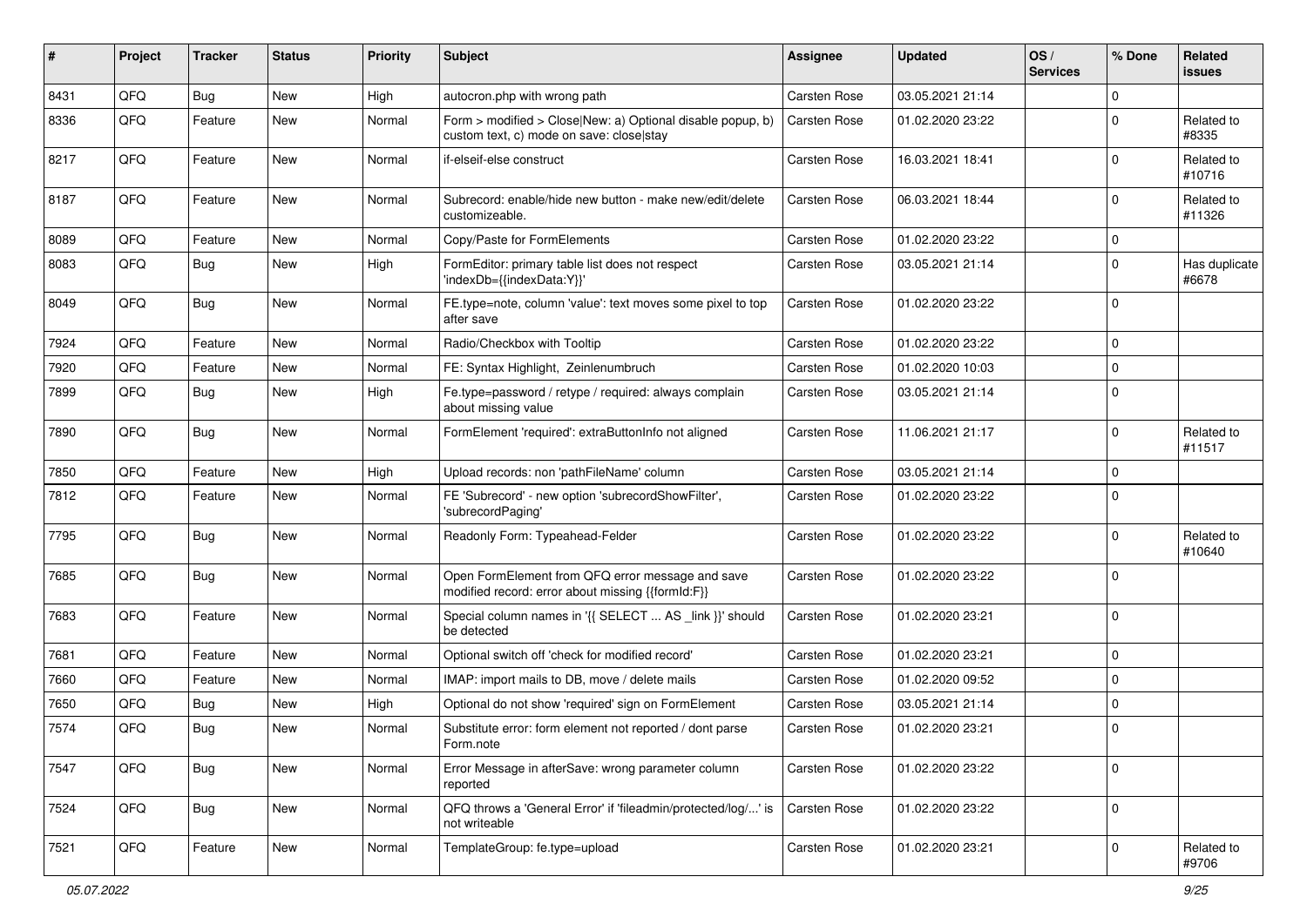| ∦    | Project | <b>Tracker</b> | <b>Status</b> | <b>Priority</b> | <b>Subject</b>                                                                                                             | <b>Assignee</b> | <b>Updated</b>   | OS/<br><b>Services</b> | % Done      | Related<br><b>issues</b> |
|------|---------|----------------|---------------|-----------------|----------------------------------------------------------------------------------------------------------------------------|-----------------|------------------|------------------------|-------------|--------------------------|
| 7520 | QFQ     | Feature        | <b>New</b>    | Normal          | QR Code:  AS _qr ( AS _link)                                                                                               | Carsten Rose    | 01.02.2020 23:22 |                        | $\Omega$    |                          |
| 7519 | QFQ     | Feature        | New           | Normal          | Select: Multi                                                                                                              | Carsten Rose    | 01.02.2020 23:22 |                        | $\mathbf 0$ |                          |
| 7513 | QFQ     | <b>Bug</b>     | New           | Normal          | Radios not correct aligned                                                                                                 | Carsten Rose    | 01.02.2020 23:22 |                        | $\Omega$    |                          |
| 7512 | QFQ     | Bug            | New           | Normal          | FE: inputType=number >> 'pattern' is not respected                                                                         | Carsten Rose    | 01.02.2020 23:22 |                        | $\mathbf 0$ |                          |
| 7481 | QFQ     | Feature        | New           | Normal          | Detect 'BaseUrl' automatically                                                                                             | Carsten Rose    | 01.02.2020 23:21 |                        | 0           |                          |
| 7480 | QFQ     | Feature        | New           | Normal          | Record History (Undo / Redo)                                                                                               | Carsten Rose    | 11.12.2019 16:16 |                        | $\mathbf 0$ | Related to<br>#2361      |
| 7342 | QFQ     | Feature        | New           | Normal          | add content = hide this                                                                                                    | Carsten Rose    | 01.02.2020 23:21 |                        | $\Omega$    |                          |
| 7280 | QFQ     | Feature        | New           | Normal          | recently used table                                                                                                        | Carsten Rose    | 01.02.2020 23:21 |                        | $\Omega$    |                          |
| 7261 | QFQ     | <b>Bug</b>     | New           | Normal          | Report pathFilename for user without path, only the filename                                                               | Carsten Rose    | 01.02.2020 23:21 |                        | $\mathbf 0$ |                          |
| 7239 | QFQ     | Feature        | New           | Normal          | TinyMCE: html tag whitelist                                                                                                | Carsten Rose    | 01.02.2020 23:21 |                        | $\Omega$    | Related to<br>#14320     |
| 7219 | QFQ     | <b>Bug</b>     | New           | Normal          | typeSheadSql / typeAheadSqlPrefetch: change to curly<br>braces                                                             | Carsten Rose    | 01.02.2020 23:21 |                        | $\Omega$    |                          |
| 7175 | QFQ     | Feature        | New           | Normal          | Upload: md5 hash as filename                                                                                               | Carsten Rose    | 01.02.2020 23:21 |                        | $\mathbf 0$ |                          |
| 7119 | QFQ     | Feature        | New           | Normal          | Upload: scaleDownWidth, scaleDownHeight                                                                                    | Carsten Rose    | 01.02.2020 23:21 |                        | $\Omega$    |                          |
| 7109 | QFQ     | Feature        | New           | Normal          | Dynamic Updates: row/element hide                                                                                          | Carsten Rose    | 01.02.2020 23:22 |                        | $\Omega$    | Has duplicate<br>#4081   |
| 7102 | QFQ     | Feature        | New           | Normal          | Comment sign in report: '#' and '--'                                                                                       | Carsten Rose    | 01.02.2020 23:21 |                        | $\Omega$    |                          |
| 7099 | QFQ     | Feature        | <b>New</b>    | Normal          | Redesign FormEditor                                                                                                        | Carsten Rose    | 01.02.2020 23:21 |                        | $\Omega$    |                          |
| 7014 | QFQ     | Bug            | New           | Normal          | Sending invalid emails succeeds when<br>debug.redirectAllMailTo is set                                                     | Carsten Rose    | 01.02.2020 23:21 |                        | $\Omega$    |                          |
| 7002 | QFQ     | <b>Bug</b>     | New           | Normal          | Dynamic Update: row does not disappear / appear                                                                            | Carsten Rose    | 01.02.2020 23:22 |                        | $\mathbf 0$ |                          |
| 6912 | QFQ     | Bug            | New           | Normal          | error Message Var 'deadline' already set in SIP - in Form<br>with FE.value={{deadline:R:::{{deadlinePeriod:Y}}}}           | Carsten Rose    | 01.02.2020 23:21 |                        | $\Omega$    |                          |
| 6855 | QFQ     | Feature        | New           | Normal          | With {{feUser:U}}!={{feUser:T}}: Save / Delete: only possible<br>with {{feUserSave:U}}='yes' and '{{feUserDelete:U}}='yes' | Carsten Rose    | 01.02.2020 23:21 |                        | $\mathbf 0$ |                          |
| 6765 | QFQ     | Feature        | <b>New</b>    | Normal          | Moeglichkeit via QFQ eigene Logs zu schreiben                                                                              | Carsten Rose    | 01.02.2020 23:21 |                        | $\mathbf 0$ |                          |
| 6723 | QFQ     | Feature        | New           | Normal          | Report QFQ Installation and Version                                                                                        | Carsten Rose    | 12.06.2021 09:07 |                        | $\mathbf 0$ |                          |
| 6677 | QFQ     | <b>Bug</b>     | New           | Normal          | Error message FE Action Element: no/wrong FE reference<br>who cause the problem.                                           | Carsten Rose    | 01.02.2020 23:21 |                        | $\mathbf 0$ |                          |
| 6609 | QFQ     | Feature        | New           | Normal          | Formlet: JSON API erweitern                                                                                                | Carsten Rose    | 01.02.2020 23:21 |                        | 50          |                          |
| 6602 | QFQ     | Feature        | New           | Normal          | Formlet: in Report auf Mausklick ein mini-form oeffnen                                                                     | Carsten Rose    | 11.12.2019 16:16 |                        | $\mathbf 0$ |                          |
| 6594 | QFQ     | Feature        | New           | Normal          | Excel: on download, check if there is a valid sip                                                                          | Carsten Rose    | 01.02.2020 23:21 |                        | 0           |                          |
| 6483 | QFQ     | Bug            | New           | Normal          | R Store funktioniert nicht bei 'Report Notation' im FE                                                                     | Carsten Rose    | 01.02.2020 23:21 |                        | $\pmb{0}$   |                          |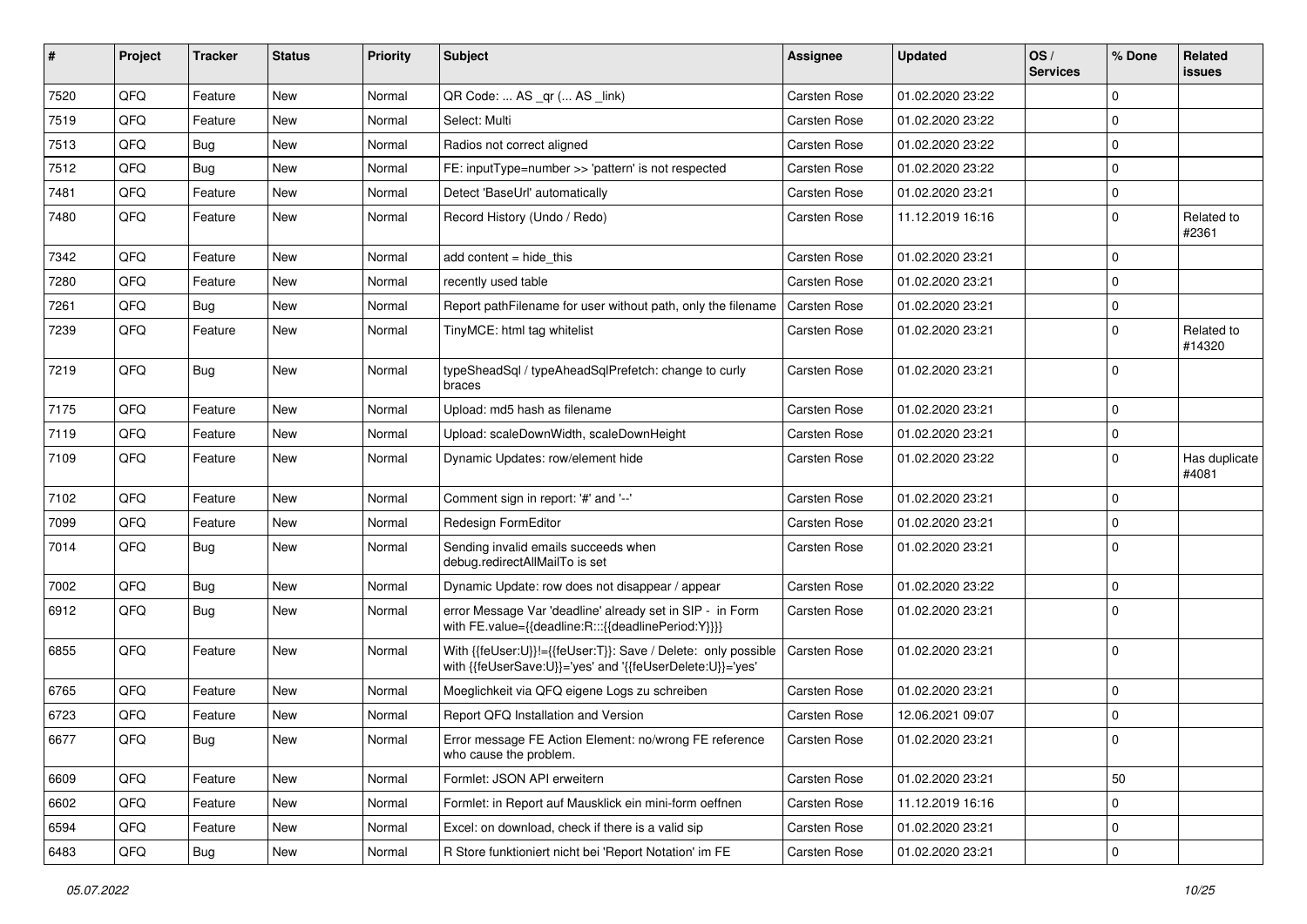| #    | Project | <b>Tracker</b> | <b>Status</b> | <b>Priority</b> | <b>Subject</b>                                                                                        | <b>Assignee</b>     | <b>Updated</b>   | OS/<br><b>Services</b> | % Done      | Related<br><b>issues</b>                    |
|------|---------|----------------|---------------|-----------------|-------------------------------------------------------------------------------------------------------|---------------------|------------------|------------------------|-------------|---------------------------------------------|
| 6462 | QFQ     | Bug            | <b>New</b>    | Normal          | File Upload: Nutzlose Fehlermeldung wenn Datei zu gross                                               | Carsten Rose        | 01.02.2020 23:21 |                        | $\Omega$    | Related to<br>#6139                         |
| 6437 | QFQ     | Feature        | New           | Normal          | Neuer Mode Button bei FormElementen                                                                   | Carsten Rose        | 01.02.2020 23:21 |                        | $\Omega$    | Related to<br>#9668,<br>Blocked by<br>#9678 |
| 6292 | QFQ     | Feature        | <b>New</b>    | Normal          | Download: File speichern mit Hash aber original Filename in<br>der Datenbank vermerken fuer Downloads | Carsten Rose        | 01.02.2020 23:21 |                        | $\Omega$    |                                             |
| 6289 | QFQ     | Feature        | <b>New</b>    | Normal          | Form: Log                                                                                             | Carsten Rose        | 01.02.2020 23:21 |                        | $\Omega$    |                                             |
| 6261 | QFQ     | Feature        | <b>New</b>    | Normal          | <b>Persistent SIP</b>                                                                                 | <b>Carsten Rose</b> | 12.06.2021 09:07 |                        | $\Omega$    | Related to<br>#10819                        |
| 5782 | QFQ     | Feature        | <b>New</b>    | Normal          | NextCloud API                                                                                         | <b>Carsten Rose</b> | 01.02.2020 10:02 |                        | $\mathbf 0$ |                                             |
| 5715 | QFQ     | Feature        | <b>New</b>    | High            | <b>PDF Caching</b>                                                                                    | Carsten Rose        | 03.05.2021 21:14 |                        | $\Omega$    | Related to<br>#5851,<br>Related to<br>#6357 |
| 5576 | QFQ     | Bug            | <b>New</b>    | Normal          | Using MySQL 'DROP' requires privilege - wich is not really<br>necessary.                              | Carsten Rose        | 01.02.2020 23:21 |                        | $\Omega$    |                                             |
| 5559 | QFQ     | <b>Bug</b>     | <b>New</b>    | Normal          | FE.type = Upload: 'accept' might contain variables                                                    | <b>Carsten Rose</b> | 11.05.2020 21:23 |                        | 0           |                                             |
| 5459 | QFQ     | Bug            | New           | High            | Multi DB: spread system tables between 'QFQ' and<br>'Data'-DB                                         | <b>Carsten Rose</b> | 03.05.2021 21:14 |                        | $\Omega$    | Related to<br>#4720                         |
| 5345 | QFQ     | Feature        | <b>New</b>    | Normal          | Report: UPDATE / INSERT / DELETE statements should<br>trigger subqueries, depending on the result.    | Carsten Rose        | 27.05.2020 16:11 |                        | $\Omega$    |                                             |
| 5305 | QFQ     | Bug            | New           | Normal          | Upload FormElement: nicht disabled by readonly Form                                                   | Carsten Rose        | 16.06.2021 13:43 |                        | $\Omega$    | Related to<br>#9347,<br>Related to<br>#9834 |
| 5221 | QFQ     | Bug            | <b>New</b>    | High            | Download Dialog: Bleibt stehen in FF wenn Datei<br>automatisch gespeichert wird.                      | Carsten Rose        | 03.05.2021 21:14 |                        | $\Omega$    |                                             |
| 5131 | QFQ     | Feature        | <b>New</b>    | Normal          | Activate Spin Gear ('wait/busy' indicator) via LINK attribute                                         | Carsten Rose        | 01.02.2020 23:21 |                        | $\Omega$    |                                             |
| 4756 | QFQ     | Bug            | <b>New</b>    | Normal          | Form dirty even nothing changes                                                                       | Carsten Rose        | 11.12.2019 16:16 |                        | $\mathbf 0$ |                                             |
| 4413 | QFQ     | Feature        | <b>New</b>    | Normal          | fieldset: show/hidden, modeSql, dynamicUpdate                                                         | Carsten Rose        | 09.02.2022 15:19 |                        | $\Omega$    |                                             |
| 4250 | QFQ     | Feature        | <b>New</b>    | Normal          | AutoCron in QFQ via PHP                                                                               | <b>Carsten Rose</b> | 01.02.2020 23:21 |                        | $\Omega$    | Related to<br>#3292,<br>Related to<br>#3291 |
| 4082 | QFQ     | Feature        | <b>New</b>    | Normal          | Dynamic Update: modeSql - useful default                                                              | Carsten Rose        | 01.02.2020 23:22 |                        | $\Omega$    |                                             |
| 4050 | QFQ     | Feature        | <b>New</b>    | Normal          | sql.log: 1) FormElement ID which causes a specific action,<br>2) Result in the same row.              | Carsten Rose        | 15.04.2020 11:35 |                        | $\Omega$    | Related to<br>#5458                         |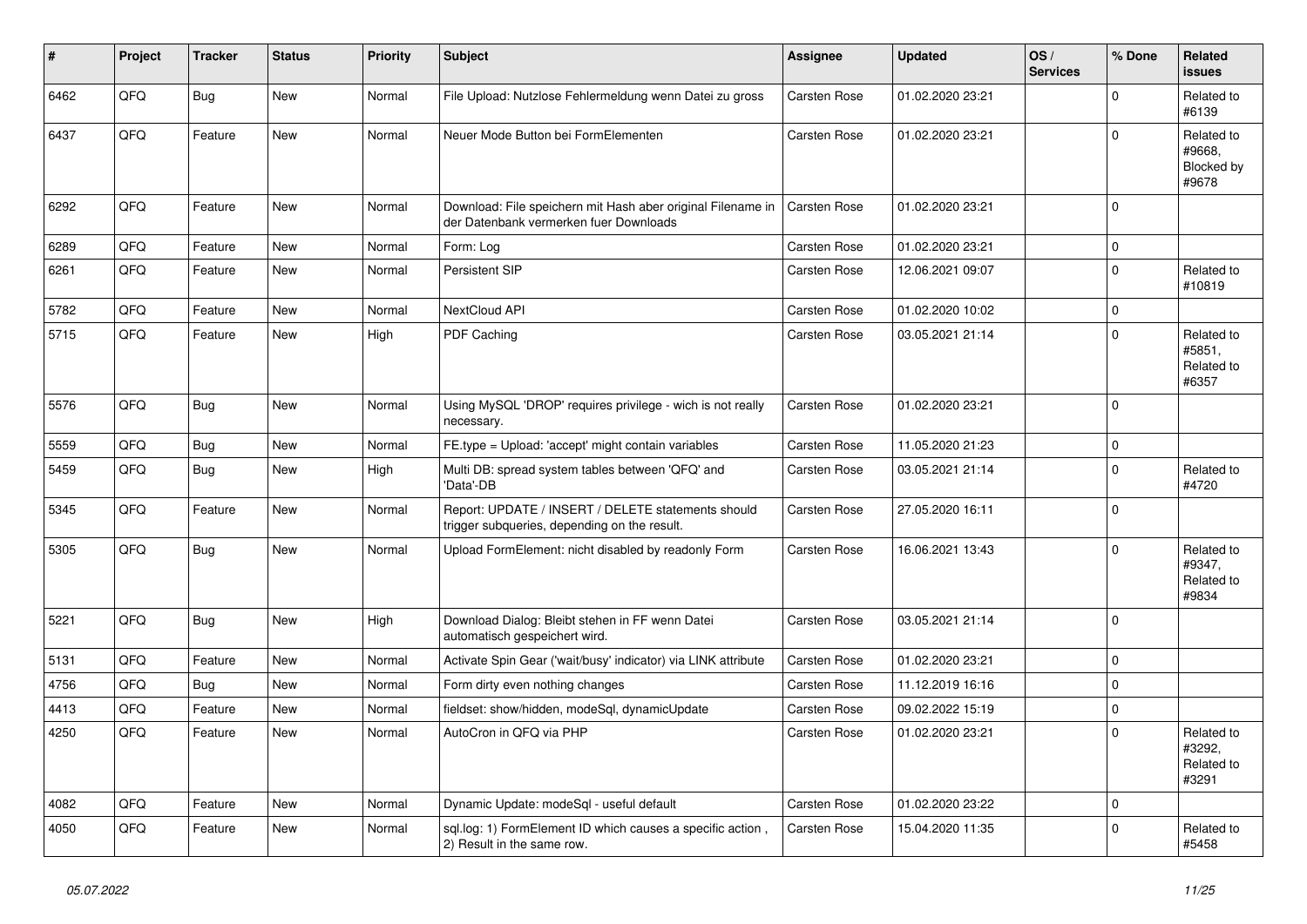| #     | Project | <b>Tracker</b> | <b>Status</b> | <b>Priority</b> | Subject                                                                                                | <b>Assignee</b> | <b>Updated</b>   | OS/<br><b>Services</b> | % Done      | Related<br>issues                                                      |
|-------|---------|----------------|---------------|-----------------|--------------------------------------------------------------------------------------------------------|-----------------|------------------|------------------------|-------------|------------------------------------------------------------------------|
| 4023  | QFQ     | Feature        | New           | Normal          | prepared statements - FE action: salveld, sqllnsert,<br>sqlUpdate, sqlDelete, sqlBefore, sqlAfter      | Carsten Rose    | 11.12.2019 16:15 |                        | $\Omega$    |                                                                        |
| 4018  | QFQ     | Feature        | New           | Normal          | typeahead: long query parameter / answer triggers 'Attack<br>detected' and purges current SIP storage. | Carsten Rose    | 29.06.2022 22:46 |                        | $\Omega$    | Related to<br>#9077                                                    |
| 3864  | QFQ     | Feature        | New           | Normal          | Encrypt / decrypt field                                                                                | Enis Nuredini   | 30.06.2022 16:29 |                        | $\Omega$    |                                                                        |
| 3727  | QFQ     | Feature        | New           | High            | Security: Session Hijacking erschweren                                                                 | Carsten Rose    | 03.05.2021 21:14 |                        | $\Omega$    |                                                                        |
| 3547  | QFQ     | <b>Bug</b>     | New           | Normal          | FE of type 'note' causes writing of empty fields.                                                      | Carsten Rose    | 01.02.2020 23:21 |                        | $\mathbf 0$ |                                                                        |
| 3504  | QFQ     | Feature        | New           | Normal          | Logging: welche Action FEs werden wann wie ausgefuehrt                                                 | Carsten Rose    | 01.02.2020 23:21 |                        | $\Omega$    | Related to<br>#5458,<br>Related to<br>#4092                            |
| 3432  | QFQ     | Feature        | New           | Normal          | subrecord: dynamicUpdate                                                                               | Carsten Rose    | 11.06.2020 21:10 |                        | $\Omega$    | Related to<br>#5691                                                    |
| 2361  | QFQ     | Feature        | New           | Normal          | Logging wer/wann/wo welches Formular aufgerufen hat                                                    | Carsten Rose    | 11.12.2019 16:15 |                        | $\Omega$    | Related to<br>#4432,<br>Related to<br>#7480                            |
| 14371 | QFQ     | Feature        | Priorize      | Normal          | <b>LDAP via REPORT</b>                                                                                 | Carsten Rose    | 19.06.2022 16:37 |                        | $\Omega$    |                                                                        |
| 14290 | QFQ     | Feature        | Priorize      | Normal          | FormEditor: Show Table Definition                                                                      | Carsten Rose    | 19.06.2022 16:37 |                        | $\Omega$    |                                                                        |
| 14283 | QFQ     | <b>Bug</b>     | Priorize      | Normal          | HEIC / HEIF convert doesn't trigger                                                                    | Carsten Rose    | 19.06.2022 16:37 |                        | $\Omega$    |                                                                        |
| 13943 | QFQ     | Bug            | Priorize      | Normal          | unable to find formgroup                                                                               | Enis Nuredini   | 28.05.2022 11:03 |                        | 0           |                                                                        |
| 13900 | QFQ     | Feature        | Priorize      | Normal          | Selenium: Check das Cookie/PDF funktioniert                                                            | Enis Nuredini   | 25.03.2022 12:45 |                        | $\Omega$    |                                                                        |
| 12504 | QFQ     | Feature        | Priorize      | Normal          | sql.log: report fe.id                                                                                  | Carsten Rose    | 05.05.2021 22:09 |                        | $\Omega$    |                                                                        |
| 12503 | QFQ     | Feature        | Priorize      | Normal          | Detect dangerous UPDATE statement with missing WHERE                                                   | Carsten Rose    | 05.05.2021 22:09 |                        | $\mathbf 0$ |                                                                        |
| 12452 | QFQ     | Feature        | Priorize      | Normal          | BaseURL: alsways with '/' at the end                                                                   | Carsten Rose    | 19.06.2022 13:45 |                        | $\Omega$    | Related to<br>#10782                                                   |
| 12325 | QFQ     | Bug            | Priorize      | Normal          | MultiDB form.dblndex not working for report syntax                                                     | Carsten Rose    | 07.09.2021 13:37 |                        | $\Omega$    | Related to<br>#12145,<br>Related to<br>#12314                          |
| 11320 | QFQ     | Feature        | Priorize      | Normal          | Typo3 Version 10 support                                                                               | Carsten Rose    | 05.05.2021 22:09 |                        | $\Omega$    |                                                                        |
| 10569 | QFQ     | Feature        | Priorize      | Normal          | link_blank more safe                                                                                   | Enis Nuredini   | 25.03.2022 12:44 |                        | 0           |                                                                        |
| 10015 | QFQ     | Feature        | Priorize      | Normal          | Monospace in Textarea                                                                                  | Carsten Rose    | 03.02.2020 13:40 |                        | 0           |                                                                        |
| 10012 | QFQ     | Feature        | Priorize      | Normal          | redirectAllMailTo: {{beEmail:T}}                                                                       | Carsten Rose    | 08.05.2021 09:54 |                        | $\Omega$    | Related to<br>#12412,<br>Related to<br>#12413,<br>Related to<br>#10011 |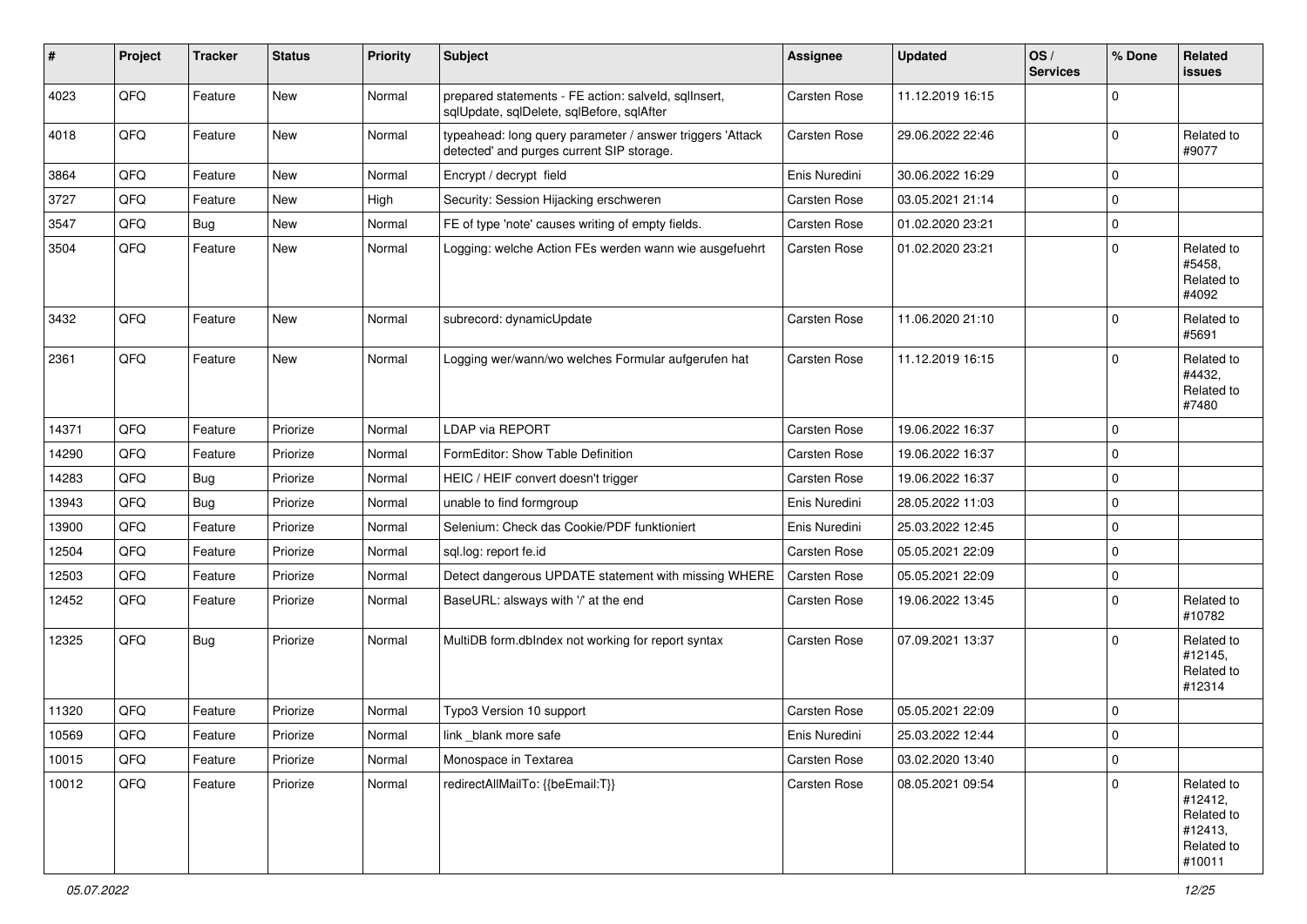| ∦     | Project | <b>Tracker</b> | <b>Status</b> | <b>Priority</b> | <b>Subject</b>                                                                                           | <b>Assignee</b> | <b>Updated</b>   | OS/<br><b>Services</b> | % Done      | Related<br><b>issues</b>                                                |
|-------|---------|----------------|---------------|-----------------|----------------------------------------------------------------------------------------------------------|-----------------|------------------|------------------------|-------------|-------------------------------------------------------------------------|
| 10011 | QFQ     | Feature        | Priorize      | Normal          | Offer new STORE_TYPO3 Variable 'beUser', 'beEmail'                                                       | Carsten Rose    | 08.05.2021 09:51 |                        | $\Omega$    | Related to<br>#10012,<br>Related to<br>#12511                           |
| 10005 | QFQ     | Feature        | Priorize      | Normal          | Report / special column name:  AS _calendar                                                              | Carsten Rose    | 03.06.2020 17:28 |                        | $\mathbf 0$ |                                                                         |
| 10003 | QFQ     | Feature        | Priorize      | Normal          | fieldset: stronger visualize group                                                                       | Benjamin Baer   | 12.02.2020 08:13 |                        | $\mathbf 0$ |                                                                         |
| 9975  | QFQ     | <b>Bug</b>     | Priorize      | Normal          | Dropdown Menu: 'r:3' broken                                                                              | Carsten Rose    | 01.02.2020 10:13 |                        | $\pmb{0}$   |                                                                         |
| 9968  | QFQ     | Feature        | Priorize      | Normal          | Tooltip in Links for Developer                                                                           | Carsten Rose    | 01.02.2020 23:17 |                        | $\Omega$    |                                                                         |
| 9958  | QFQ     | <b>Bug</b>     | Priorize      | Normal          | Broken subrecord query: no error message                                                                 | Carsten Rose    | 05.02.2021 15:15 |                        | $\mathbf 0$ |                                                                         |
| 9947  | QFQ     | <b>Bug</b>     | Priorize      | Normal          | Unwanted error message if missing 'typeAheadSqlPrefetch'                                                 | Carsten Rose    | 01.02.2020 10:13 |                        | $\pmb{0}$   |                                                                         |
| 9928  | QFQ     | Feature        | Priorize      | Normal          | SpecialColumnName: a) Deprecated: ' AS "_+tag " ', b)<br>New: ' AS "_ <tag1><tag2>"</tag2></tag1>        | Carsten Rose    | 01.02.2020 23:17 |                        | $\mathbf 0$ | Related to<br>#9929                                                     |
| 9900  | QFQ     | Feature        | Priorize      | Normal          | Generic API Call: tt-content record >> JSON                                                              | Carsten Rose    | 01.02.2020 10:13 |                        | $\mathbf 0$ |                                                                         |
| 9862  | QFQ     | <b>Bug</b>     | Priorize      | Normal          | Failed writing to sql mail qfq.log should throw an exception                                             | Carsten Rose    | 01.02.2020 10:13 |                        | $\mathbf 0$ |                                                                         |
| 9834  | QFQ     | <b>Bug</b>     | Priorize      | Normal          | Input elements with tag 'disabled' are missing on<br>form-submit: server option 'processReadOnly' broken | Carsten Rose    | 07.12.2021 16:43 |                        | $\Omega$    | Related to<br>#9691,<br>Related to<br>#5305, Has<br>duplicate<br>#12331 |
| 9668  | QFQ     | Feature        | Priorize      | Normal          | Form.mode: rename 'hidden' to 'hide'                                                                     | Carsten Rose    | 05.05.2021 22:14 |                        | $\mathbf 0$ | Related to<br>#6437                                                     |
| 9534  | QFQ     | <b>Bug</b>     | Priorize      | Urgent          | FE.type=upload: 'Unknown Mode: ID"                                                                       | Carsten Rose    | 03.05.2021 21:14 |                        | $\Omega$    | Related to<br>#9532                                                     |
| 9394  | QFQ     | Feature        | Priorize      | Normal          | REST: allow for non numerical ids in get requests                                                        | Carsten Rose    | 05.05.2021 22:10 |                        | $\Omega$    |                                                                         |
| 9346  | QFQ     | Feature        | Priorize      | Normal          | beforeSave: check if an upload is given                                                                  | Carsten Rose    | 11.06.2021 21:18 |                        | $\mathbf 0$ |                                                                         |
| 9173  | QFQ     | <b>Bug</b>     | Priorize      | Urgent          | Stale Record Lock: Firefox                                                                               | Carsten Rose    | 03.05.2021 21:14 |                        | $\Omega$    | Related to<br>#9789                                                     |
| 9135  | QFQ     | Feature        | Priorize      | Normal          | Progress Bar generic / replace old hourglass download<br>popup                                           | Benjamin Baer   | 03.01.2022 07:43 |                        | $\mathbf 0$ |                                                                         |
| 9121  | QFQ     | <b>Bug</b>     | Priorize      | High            | sip links have r and __dbIndexData set                                                                   | Carsten Rose    | 12.06.2021 10:41 |                        | $\mathbf 0$ |                                                                         |
| 8963  | QFQ     | Feature        | Priorize      | Normal          | Setting values in a store: flexible way                                                                  | Carsten Rose    | 05.05.2021 22:10 |                        | $\mathbf 0$ | Related to<br>#8975                                                     |
| 8585  | QFQ     | Feature        | Priorize      | Normal          | Enhance Error message for 'unknown form'                                                                 | Carsten Rose    | 01.02.2020 10:13 |                        | $\mathbf 0$ |                                                                         |
| 8584  | QFQ     | Feature        | Priorize      | Normal          | FE 'Action' - never assign to Container (except Template<br>Group)                                       | Carsten Rose    | 01.02.2020 10:13 |                        | $\mathbf 0$ |                                                                         |
| 8277  | QFG     | Feature        | Priorize      | Normal          | fe.parameter.default=                                                                                    | Carsten Rose    | 01.02.2020 23:17 |                        | $\mathbf 0$ | Related to<br>#8113                                                     |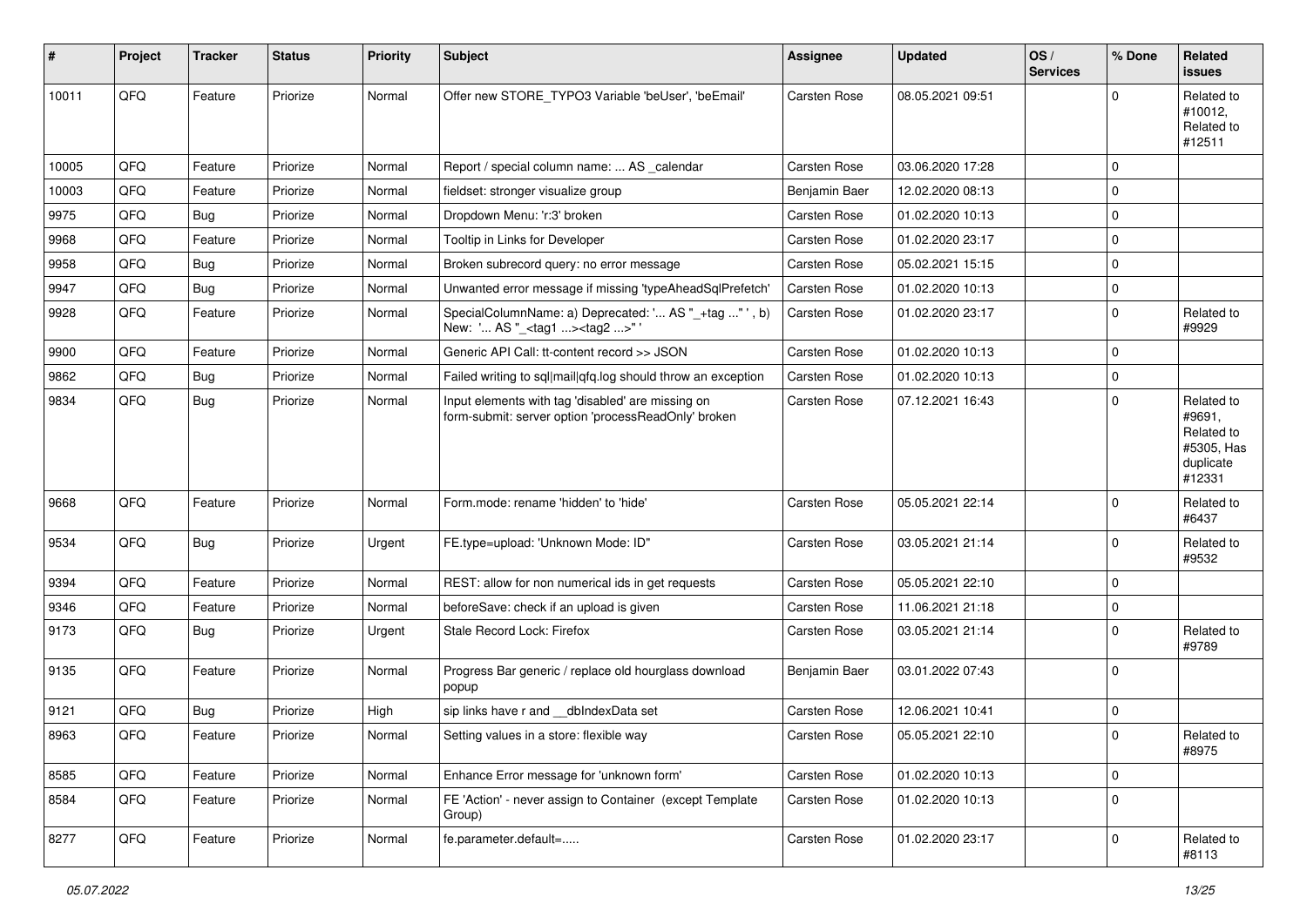| ∦    | Project    | <b>Tracker</b> | <b>Status</b> | <b>Priority</b> | <b>Subject</b>                                                                            | Assignee            | <b>Updated</b>   | OS/<br><b>Services</b> | % Done      | Related<br><b>issues</b>                        |
|------|------------|----------------|---------------|-----------------|-------------------------------------------------------------------------------------------|---------------------|------------------|------------------------|-------------|-------------------------------------------------|
| 8204 | QFQ        | Feature        | Priorize      | High            | Position 'required mark'                                                                  | Carsten Rose        | 16.06.2021 13:44 |                        | $\Omega$    |                                                 |
| 8082 | QFQ        | Feature        | Priorize      | High            | Contact form without saving record                                                        | Carsten Rose        | 07.12.2021 15:20 |                        | $\Omega$    | Related to<br>#8587,<br><b>Blocks</b><br>#11850 |
| 8044 | <b>OFO</b> | Feature        | Priorize      | Normal          | Transaction: a) Form, b) Report                                                           | Carsten Rose        | 05.05.2021 22:14 |                        | $\Omega$    | Related to<br>#8043                             |
| 8037 | QFQ        | <b>Bug</b>     | Priorize      | Normal          | FE.type=upload (advanced mode): {{slaveld:V}} missing<br>during dynamic update            | <b>Carsten Rose</b> | 01.02.2020 10:13 |                        | $\Omega$    |                                                 |
| 8034 | QFQ        | Feature        | Priorize      | Normal          | FormElement 'data': 22.22.2222 should not be accepted                                     | Carsten Rose        | 01.02.2020 10:13 |                        | $\mathbf 0$ |                                                 |
| 7965 | QFQ        | Feature        | Priorize      | Normal          | Input type 'text' with visual format - currency                                           | Benjamin Baer       | 03.01.2022 07:45 |                        | $\pmb{0}$   |                                                 |
| 7730 | QFQ        | Feature        | Priorize      | Normal          | SELECT Box: title in between                                                              | Benjamin Baer       | 01.02.2020 23:22 |                        | $\pmb{0}$   |                                                 |
| 7656 | QFQ        | <b>Bug</b>     | Priorize      | Normal          | FE with required, 'pattern' and 'extraButtonLock': always<br>complain about missing value | Carsten Rose        | 01.02.2020 10:13 |                        | $\Omega$    |                                                 |
| 7630 | QFQ        | Feature        | Priorize      | Normal          | detailed error message for simple upload                                                  | <b>Carsten Rose</b> | 01.02.2020 10:13 |                        | $\mathbf 0$ |                                                 |
| 7616 | QFQ        | <b>Bug</b>     | Priorize      | Normal          | Selectlist with Enum & Dynamic Update                                                     | <b>Carsten Rose</b> | 01.02.2020 10:13 |                        | $\mathbf 0$ |                                                 |
| 7522 | QFQ        | Feature        | Priorize      | Normal          | Inserting default index.html to folder (Avoid Apache<br>Indexing)                         | Carsten Rose        | 01.02.2020 10:13 |                        | $\mathbf 0$ |                                                 |
| 7290 | QFQ        | Feature        | Priorize      | Normal          | FormEditor: title as textarea if LEN(title)>60                                            | <b>Carsten Rose</b> | 01.02.2020 10:13 |                        | $\mathbf 0$ | Blocked by<br>#7682                             |
| 7217 | QFQ        | Feature        | Priorize      | Normal          | Download: notice User if ` sip=?` is missing                                              | <b>Carsten Rose</b> | 01.02.2020 10:13 |                        | $\mathbf 0$ |                                                 |
| 6998 | QFQ        | Feature        | Priorize      | Normal          | Form: with debug=on show column information as tooltip of<br>column label                 | <b>Carsten Rose</b> | 01.02.2020 10:13 |                        | $\mathbf 0$ |                                                 |
| 6870 | QFQ        | Feature        | Priorize      | Normal          | Click on '_link' triggers an API call                                                     | Benjamin Baer       | 03.01.2022 08:25 |                        | $\Omega$    |                                                 |
| 6801 | QFQ        | Feature        | Priorize      | Normal          | Fabric: Maximize / Fulllscreen                                                            | Benjamin Baer       | 21.03.2022 09:56 |                        | $\mathbf 0$ |                                                 |
| 6574 | QFQ        | Bug            | Priorize      | Normal          | gfg.log: Fehlermeldung wurde angezeigt, aber nicht geloggt                                | Carsten Rose        | 01.02.2020 10:13 |                        | $\mathbf 0$ |                                                 |
| 6566 | QFQ        | Bug            | Priorize      | Normal          | Link Function 'delete': provided parameter missing on page<br>reload                      | Benjamin Baer       | 03.01.2022 08:08 |                        | $\mathbf 0$ |                                                 |
| 6224 | QFQ        | Feature        | Priorize      | Normal          | Dynamic update: fade in/out fields                                                        | Benjamin Baer       | 21.03.2022 09:50 |                        | $\mathbf 0$ |                                                 |
| 6140 | QFQ        | Bug            | Priorize      | Normal          | QFQ DnD Sort: Locked fields                                                               | Benjamin Baer       | 21.03.2022 09:56 |                        | $\Omega$    |                                                 |
| 6116 | QFQ        | <b>Bug</b>     | Priorize      | High            | value of checkbox not saved                                                               | <b>Carsten Rose</b> | 07.12.2021 17:19 |                        | $\mathbf 0$ |                                                 |
| 5942 | QFQ        | Feature        | Priorize      | Normal          | 'L' and 'type': append to links, generate via '_link' by using<br>'u' .                   | <b>Carsten Rose</b> | 01.02.2020 10:13 |                        | $\Omega$    |                                                 |
| 5562 | QFQ        | Feature        | Priorize      | Normal          | Drag'n'Drop fuer Uploads                                                                  | Benjamin Baer       | 21.03.2022 09:52 |                        | $\mathbf 0$ | Related to<br>#9706                             |
| 5366 | QFQ        | Feature        | Priorize      | Normal          | Saving with keyboard shortcuts                                                            | Benjamin Baer       | 21.03.2022 09:47 |                        | $\Omega$    |                                                 |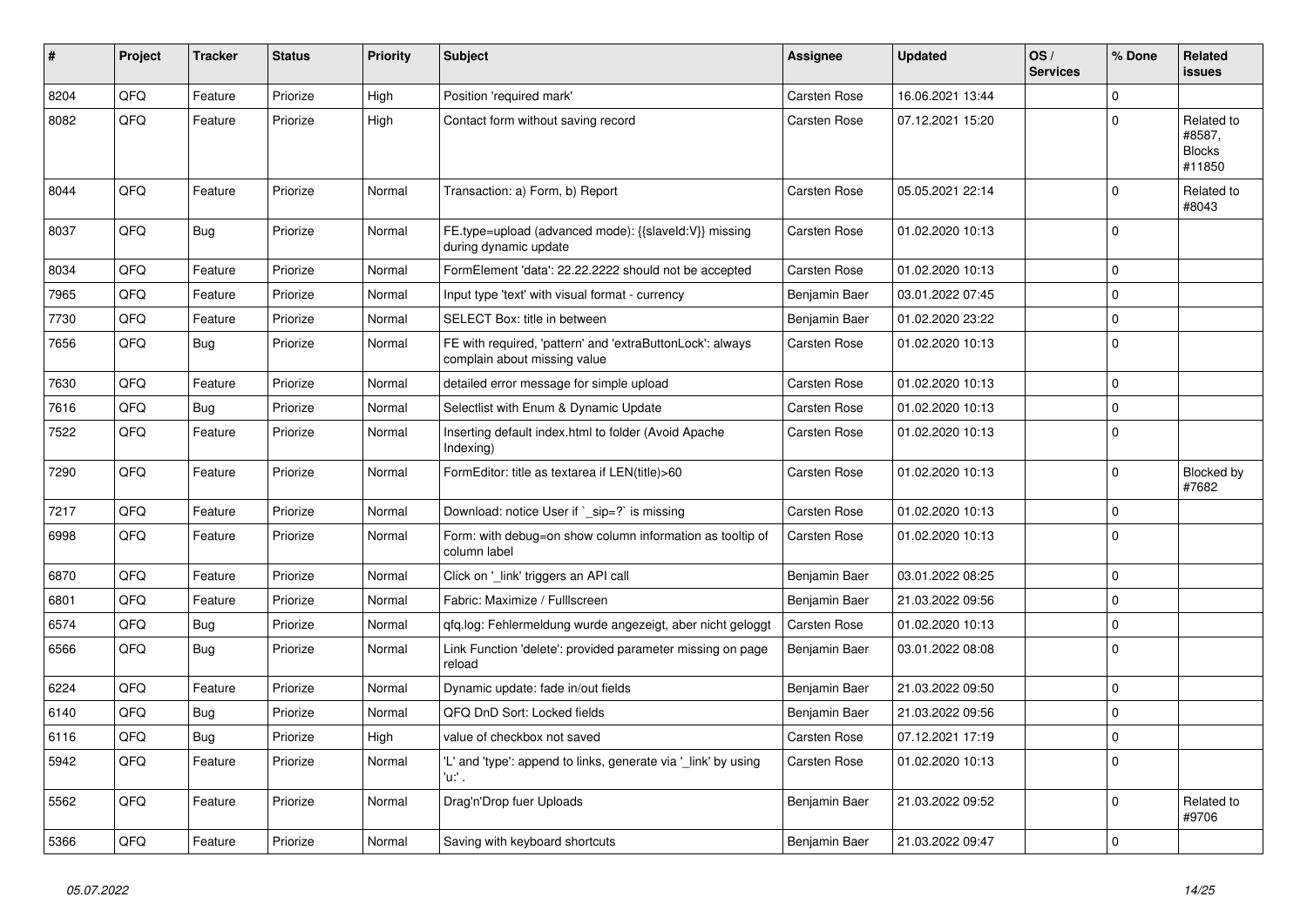| $\vert$ # | Project | <b>Tracker</b> | <b>Status</b> | <b>Priority</b> | Subject                                                                                             | Assignee            | <b>Updated</b>   | OS/<br><b>Services</b> | % Done      | Related<br><b>issues</b>                                                                                                                                              |
|-----------|---------|----------------|---------------|-----------------|-----------------------------------------------------------------------------------------------------|---------------------|------------------|------------------------|-------------|-----------------------------------------------------------------------------------------------------------------------------------------------------------------------|
| 4457      | QFQ     | <b>Bug</b>     | Priorize      | Normal          | typeahead: pressing return to select an item, saves the form<br>and closes the form.                | Benjamin Baer       | 03.01.2022 08:01 |                        | $\Omega$    | Related to<br>#4398                                                                                                                                                   |
| 3867      | QFQ     | Feature        | Priorize      | Normal          | Readonly Formular: Template Groups add/delete<br>ausbeldnen                                         | Carsten Rose        | 05.05.2021 22:12 |                        | $\Omega$    |                                                                                                                                                                       |
| 3782      | QFQ     | Bug            | Priorize      | Normal          | Bei fehlerhafter Eingabe (z.B. Datum) sollte das erwartete<br>Format angezeigt werden               | Carsten Rose        | 01.02.2020 10:13 |                        | $\mathbf 0$ |                                                                                                                                                                       |
| 2665      | QFQ     | <b>Bug</b>     | Priorize      | Normal          | Dynamic Update funktioniert nicht, wenn beim<br>entsprechenden FormElement eine size angegeben ist. | Benjamin Baer       | 03.01.2022 08:12 |                        | 30          |                                                                                                                                                                       |
| 13899     | QFQ     | <b>Bug</b>     | ToDo          | Normal          | Selenium: zum laufen bringen                                                                        | Enis Nuredini       | 25.03.2022 10:24 |                        | $\mathbf 0$ |                                                                                                                                                                       |
| 12463     | QFQ     | <b>Bug</b>     | ToDo          | High            | QFQ Function: 'function' and 'sql' on same level - output of<br>sal is shown two times.             | <b>Carsten Rose</b> | 15.12.2021 16:31 |                        | $\mathbf 0$ |                                                                                                                                                                       |
| 12395     | QFQ     | Bug            | ToDo          | High            | QFQ Function: Result two times shown                                                                | Carsten Rose        | 18.02.2022 08:59 |                        | $\mathbf 0$ |                                                                                                                                                                       |
| 12262     | QFQ     | Feature        | ToDo          | Normal          | Form buttons on top: more customable                                                                | Enis Nuredini       | 17.06.2022 10:44 |                        | $\mathbf 0$ | Related to<br>#13945, Has<br>duplicate<br>#4046, Has<br>duplicate<br>#10080                                                                                           |
| 7602      | QFQ     | Feature        | ToDo          | High            | Multi Select: with checkboxes                                                                       | Benjamin Baer       | 22.03.2022 09:07 |                        | $\mathbf 0$ |                                                                                                                                                                       |
| 14323     | QFQ     | <b>Bug</b>     | In Progress   | Normal          | Report: render=both single - no impact                                                              | Carsten Rose        | 19.06.2022 18:31 |                        | $\mathbf 0$ |                                                                                                                                                                       |
| 14320     | QFQ     | Feature        | In Progress   | Normal          | Allow specific HTML Tags and Attributes: general, TinyMCE                                           | Enis Nuredini       | 04.07.2022 14:09 |                        | $\Omega$    | Related to<br>#12664,<br>Related to<br>#12039,<br>Related to<br>#11702,<br>Related to<br>#7239,<br>Related to<br>#3708,<br>Related to<br>#3646.<br>Related to<br>#880 |
| 14175     | QFQ     | Bug            | In Progress   | Normal          | Opening a form with no QFQ Session cookie fails                                                     | <b>Carsten Rose</b> | 03.06.2022 10:40 |                        | $\mathbf 0$ |                                                                                                                                                                       |
| 13330     | QFQ     | Feature        | In Progress   | Normal          | Multi Form: Upload                                                                                  | <b>Carsten Rose</b> | 07.11.2021 12:40 |                        | 50          | Related to<br>#9706                                                                                                                                                   |
| 12508     | QFQ     | <b>Bug</b>     | In Progress   | High            | qfq Form: sendMail                                                                                  | Karin Niffeler      | 19.03.2022 17:48 |                        | $\Omega$    |                                                                                                                                                                       |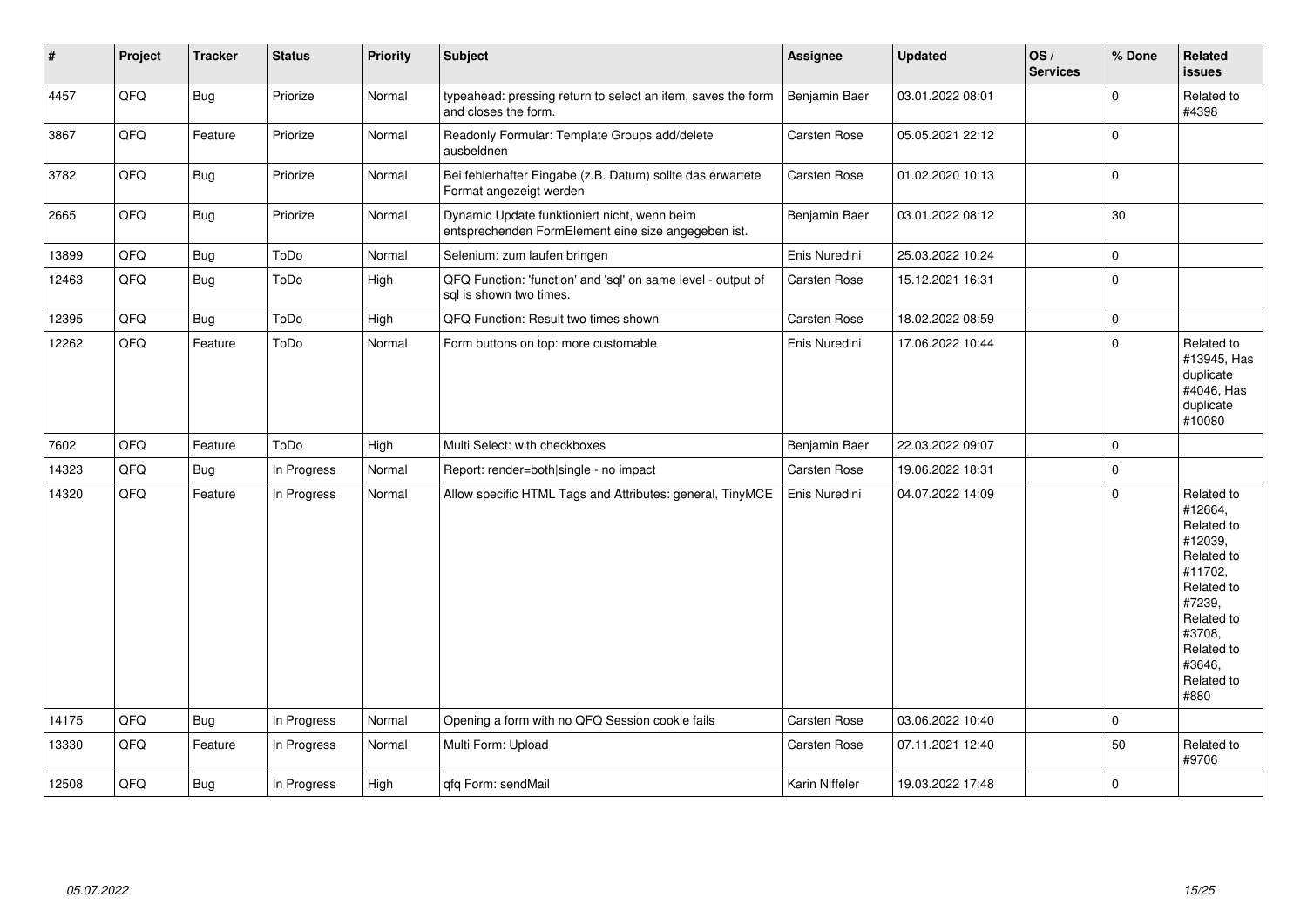| $\vert$ # | Project | <b>Tracker</b> | <b>Status</b>              | <b>Priority</b> | Subject                                                | <b>Assignee</b> | <b>Updated</b>   | OS/<br><b>Services</b> | % Done      | Related<br>issues                                                                                                              |
|-----------|---------|----------------|----------------------------|-----------------|--------------------------------------------------------|-----------------|------------------|------------------------|-------------|--------------------------------------------------------------------------------------------------------------------------------|
| 12440     | QFQ     | Feature        | In Progress                | Normal          | Typo3 V10 upgrade (durchfuehren und testen)            | Carsten Rose    | 21.03.2022 09:53 |                        | 50          | Related to<br>#12357,<br>Related to<br>#12067,<br>Related to<br>#10661                                                         |
| 12439     | QFQ     | Feature        | In Progress                | Normal          | TinyMCE Paste from Word & Character Count/Limit        | Carsten Rose    | 05.05.2021 22:15 |                        | $\mathbf 0$ |                                                                                                                                |
| 11980     | QFQ     | Feature        | In Progress                | Normal          | protected verzeichnis MUSS geschützt werden            | Carsten Rose    | 07.09.2021 13:30 |                        | 0           |                                                                                                                                |
| 11517     | QFQ     | <b>Bug</b>     | In Progress                | Normal          | extraButtonInfo Broken for multiple FormElements       | Carsten Rose    | 12.05.2022 13:12 |                        | $\mathbf 0$ | Related to<br>#7890,<br>Related to<br>#3811, Has<br>duplicate<br>#10905, Has<br>duplicate<br>#10553, Has<br>duplicate<br>#6779 |
| 11076     | QFQ     | Feature        | In Progress                | Normal          | SELECT  AS _websocket                                  | Carsten Rose    | 30.08.2020 17:49 |                        | $\mathbf 0$ |                                                                                                                                |
| 10793     | QFQ     | Feature        | In Progress                | Normal          | Update NPM Packages                                    | Carsten Rose    | 07.09.2021 13:25 |                        | $30\,$      |                                                                                                                                |
| 10661     | QFQ     | <b>Bug</b>     | In Progress                | Normal          | Typo3 Warnungen                                        | Carsten Rose    | 07.09.2021 13:23 |                        | $\mathbf 0$ | Related to<br>#12440                                                                                                           |
| 10443     | QFQ     | Feature        | In Progress                | Normal          | Konzept_api / _live                                    | Carsten Rose    | 07.05.2020 09:39 |                        | 0           |                                                                                                                                |
| 9789      | QFQ     | <b>Bug</b>     | In Progress                | High            | Record Lock: release to early on 'leave page'          | Carsten Rose    | 10.01.2022 09:25 |                        | 100         | Related to<br>#10081,<br>Related to<br>#9173,<br>Related to<br>#8702                                                           |
| 9691      | QFQ     | <b>Bug</b>     | In Progress                | Normal          | Checkbox: dynamic update > readonly                    | Carsten Rose    | 01.02.2020 23:22 |                        | 50          | Related to<br>#9834                                                                                                            |
| 9517      | QFQ     | Feature        | In Progress                | High            | Input multiple tags with typeahead                     | Carsten Rose    | 03.05.2021 21:14 |                        | 40          | Related to<br>#10150                                                                                                           |
| 6250      | QFQ     | Feature        | In Progress                | Normal          | Enhance layout: a) Subrecord, b) Subrecord-Title       | Carsten Rose    | 01.02.2020 23:22 |                        | $\mathbf 0$ | Related to<br>#5391                                                                                                            |
| 5695      | QFQ     | Feature        | In Progress                | Normal          | Multiform                                              | Carsten Rose    | 02.01.2021 18:38 |                        | 0           |                                                                                                                                |
| 4194      | QFQ     | Feature        | In Progress                | Normal          | Bootstrap 4 ist jetzt offiziel                         |                 | 03.05.2021 20:47 |                        | 0           | Related to<br>#10114                                                                                                           |
| 13566     | QFQ     | Feature        | Ready to sync<br>(develop) | Normal          | Delete config-example.qfq.php file                     | Carsten Rose    | 23.12.2021 09:25 |                        | 0           |                                                                                                                                |
| 13767     | QFG     | <b>Bug</b>     | Feedback                   | Normal          | date/time-picker: required shows up/down button orange | Enis Nuredini   | 16.05.2022 23:16 |                        | $\pmb{0}$   |                                                                                                                                |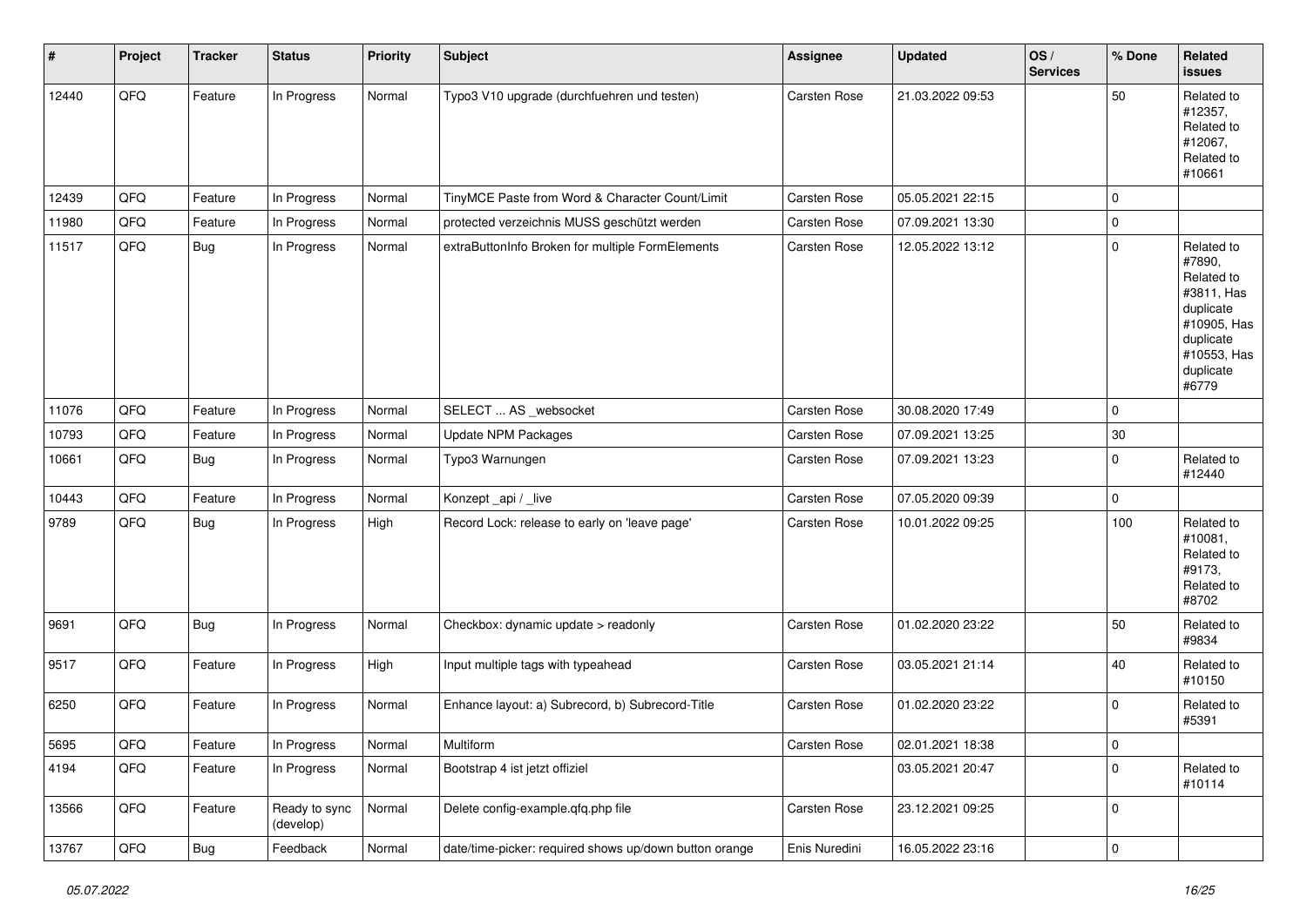| ∥ #   | Project | <b>Tracker</b> | <b>Status</b>     | <b>Priority</b> | <b>Subject</b>                                                                       | <b>Assignee</b>   | <b>Updated</b>   | OS/<br><b>Services</b> | % Done      | Related<br>issues                                                     |
|-------|---------|----------------|-------------------|-----------------|--------------------------------------------------------------------------------------|-------------------|------------------|------------------------|-------------|-----------------------------------------------------------------------|
| 13572 | QFQ     | Feature        | Feedback          | Normal          | Form Load: misleading error message on trying to load non<br>existent primary record | Enis Nuredini     | 16.05.2022 23:16 |                        | 100         |                                                                       |
| 12584 | QFQ     | Feature        | Feedback          | Normal          | T3 v10 migration script: replace alias-patterns (v11)                                | Carsten Rose      | 28.05.2022 11:12 |                        | 100         |                                                                       |
| 12546 | QFQ     | <b>Bug</b>     | Feedback          | Normal          | Branch 'Development' - Unit Tests mit dirty workaround<br>angepasst                  | Carsten Rose      | 19.03.2022 17:48 |                        | $\Omega$    |                                                                       |
| 11630 | QFQ     | <b>Bug</b>     | Feedback          | High            | Bitte check ob CALL() in 20.11.0 noch so funktioniert wie in<br>20.4.1               | Enis Nuredini     | 28.05.2022 13:45 |                        | 0           | Related to<br>#11325                                                  |
| 11347 | QFQ     | <b>Bug</b>     | Feedback          | Normal          | If Bedingungen funktionieren nicht korrekt                                           | Christoph Fuchs   | 21.03.2021 20:37 |                        | $\Omega$    |                                                                       |
| 10782 | QFQ     | Feature        | Feedback          | Normal          | Tiny MCE: Image Upload                                                               | Enis Nuredini     | 16.05.2022 23:16 |                        | $\mathbf 0$ | Related to<br>#12452                                                  |
| 10124 | QFQ     | Feature        | Feedback          | Normal          | qfq AAI-Login                                                                        | Karin Niffeler    | 07.05.2020 09:36 |                        | $\Omega$    |                                                                       |
| 9898  | QFQ     | <b>Bug</b>     | Feedback          | Normal          | Formular trotz Timeout gespeichert                                                   | Benjamin Baer     | 01.02.2020 15:56 |                        | $\Omega$    |                                                                       |
| 9548  | QFQ     | Feature        | Feedback          | High            | FormElement: Pattern mismatch - optional report only on<br>focus lost                | Benjamin Baer     | 03.05.2021 21:14 |                        | $\Omega$    |                                                                       |
| 9535  | QFQ     | <b>Bug</b>     | Feedback          | Normal          | Report:  AS '_vertical' - column to wide - vertical >> rot45,<br>rot90               | Benjamin Baer     | 01.02.2020 15:56 |                        | $\Omega$    |                                                                       |
| 9052  | QFQ     | Feature        | Feedback          | High            | Report: CodeMirror with SQL Syntax Highlight in FE                                   | Enis Nuredini     | 08.06.2022 10:25 |                        | 0           |                                                                       |
| 8316  | QFQ     | <b>Bug</b>     | Feedback          | Normal          | Documentation/Behaviour for Nested Queries and<br>Record-Store confusing             | Nicola Chiapolini | 20.11.2019 09:14 |                        | $\Omega$    |                                                                       |
| 5894  | QFQ     | Feature        | Feedback          | Normal          | Typeahead in Report: show/hide rows dynamically                                      | Carsten Rose      | 18.02.2022 08:50 |                        | $\Omega$    | Related to<br>#5893.<br>Related to<br>#5885                           |
| 13608 | QFQ     | Feature        | Some day<br>maybe | Normal          | Automatic Browser Language Redirect                                                  | Enis Nuredini     | 17.06.2022 08:35 |                        | $\Omega$    |                                                                       |
| 12611 | QFQ     | Feature        | Some day<br>maybe | Normal          | Refactoring: Bootstrap with Lazy Loading                                             | Carsten Rose      | 08.06.2022 10:37 |                        | $\Omega$    | Related to<br>#12490,<br>Related to<br>#10013,<br>Related to<br>#7732 |
| 12337 | QFQ     | Feature        | Some day<br>maybe | Normal          | Database.php: better caching                                                         | Carsten Rose      | 16.09.2021 15:10 |                        | $\Omega$    |                                                                       |
| 12315 | QFQ     | Feature        | Some day<br>maybe | Normal          | Form History (Diffs) / Backups                                                       | Carsten Rose      | 16.09.2021 15:10 |                        | $\Omega$    |                                                                       |
| 11323 | QFQ     | Feature        | Some day<br>maybe | Normal          | Report Frontend Editor Modal + Codemirror                                            | Carsten Rose      | 16.09.2021 15:10 |                        | $\Omega$    | Related to<br>#11036                                                  |
| 11322 | QFQ     | Feature        | Some day<br>maybe | Normal          | Form Element JSON - (multiline parameter field)                                      | Carsten Rose      | 16.09.2021 15:10 |                        | $\Omega$    |                                                                       |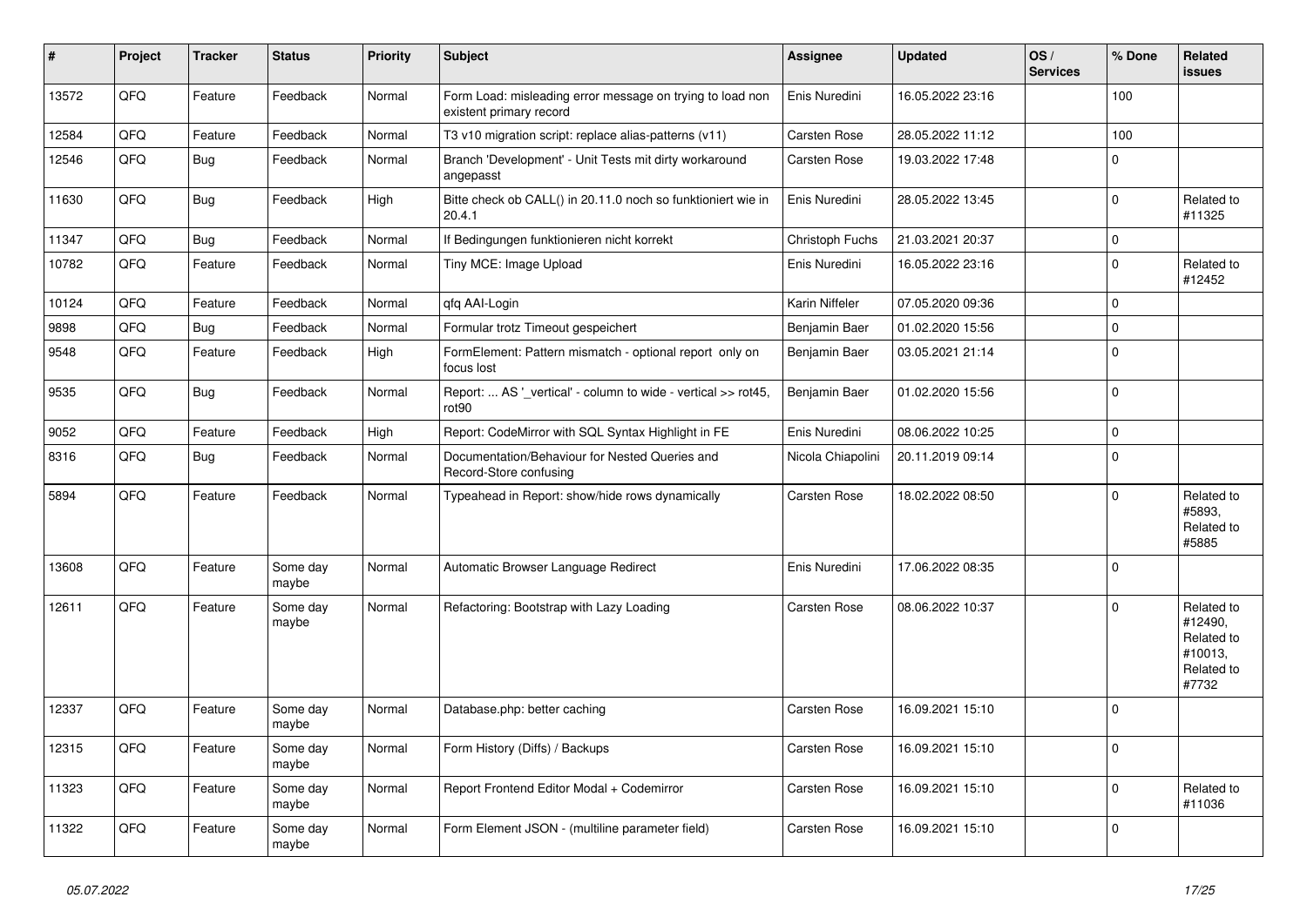| $\vert$ # | Project | <b>Tracker</b> | <b>Status</b>     | <b>Priority</b> | <b>Subject</b>                                                           | Assignee      | <b>Updated</b>   | OS/<br><b>Services</b> | % Done      | Related<br>issues                                                     |
|-----------|---------|----------------|-------------------|-----------------|--------------------------------------------------------------------------|---------------|------------------|------------------------|-------------|-----------------------------------------------------------------------|
| 11217     | QFQ     | Feature        | Some day<br>maybe | Normal          | <b>Extend Script Functionality</b>                                       | Carsten Rose  | 16.09.2021 15:10 |                        | $\Omega$    |                                                                       |
| 11036     | QFQ     | Feature        | Some day<br>maybe | Normal          | inline report editor permissions                                         | Carsten Rose  | 16.09.2021 15:09 |                        | 0           | Related to<br>#11323                                                  |
| 10745     | QFQ     | Feature        | Some day<br>maybe | Normal          | Tablesorter Excel Export                                                 | Carsten Rose  | 16.09.2021 15:09 |                        | $\mathbf 0$ |                                                                       |
| 10738     | QFQ     | Feature        | Some day<br>maybe | Normal          | CORS headers for external API requests                                   |               | 10.06.2020 14:00 |                        | $\Omega$    |                                                                       |
| 10716     | QFQ     | Feature        | Some day<br>maybe | Normal          | Business Logic mit Externen Skripten                                     | Carsten Rose  | 16.09.2021 15:10 |                        | 0           | Related to<br>#10713,<br>Related to<br>#8217                          |
| 10116     | QFQ     | Feature        | Some day<br>maybe | Normal          | TypeAhead: Tag - show inside 'input' element                             | Carsten Rose  | 16.09.2021 15:09 |                        | $\mathbf 0$ |                                                                       |
| 10095     | QFQ     | Feature        | Some day<br>maybe | Normal          | Generic Gitlab Integration into QFQ                                      | Carsten Rose  | 16.09.2021 15:10 |                        | $\pmb{0}$   |                                                                       |
| 10013     | QFQ     | Feature        | Some day<br>maybe | Normal          | FE.typ=editor: CodeMirror                                                | Carsten Rose  | 08.06.2022 10:37 |                        | $\mathbf 0$ | Related to<br>#12611,<br>Related to<br>#12490,<br>Related to<br>#7732 |
| 9704      | QFQ     | Feature        | Some day<br>maybe | Normal          | Thumbnails Generieren beim Splitten von PDF Files                        | Carsten Rose  | 11.12.2019 16:01 |                        | $\Omega$    |                                                                       |
| 9669      | QFQ     | <b>Bug</b>     | Some day<br>maybe | Normal          | Checkbox / Template Group: radio/checkbox visible broken<br>after 'add'  | Carsten Rose  | 16.06.2021 13:47 |                        | 0           | Related to<br>#8091                                                   |
| 9579      | QFQ     | Feature        | Some day<br>maybe | Normal          | Multiform with Process Row                                               | Carsten Rose  | 11.12.2019 16:01 |                        | $\Omega$    |                                                                       |
| 9281      | QFQ     | <b>Bug</b>     | Some day<br>maybe | Normal          | Allow STRICT_TRANS_TABLES                                                | Carsten Rose  | 02.01.2021 18:43 |                        | $\pmb{0}$   |                                                                       |
| 9130      | QFQ     | Feature        | Some day<br>maybe | Normal          | tablesorter: Automatic Row numbering / Zeilenummer                       | Benjamin Baer | 01.02.2020 23:22 |                        | $\mathbf 0$ |                                                                       |
| 9126      | QFQ     | <b>Bug</b>     | Some day<br>maybe | Normal          | hidden Form elements are present in page source                          |               | 02.01.2021 18:41 |                        | $\Omega$    |                                                                       |
| 9024      | QFQ     | <b>Bug</b>     | Some day<br>maybe | Normal          | QFQ Einarbeitung                                                         |               | 01.02.2020 15:56 |                        | $\mathbf 0$ |                                                                       |
| 9020      | QFQ     | <b>Bug</b>     | Some day<br>maybe | Normal          | radio mit buttonClass und dynamicUpdate lassen sich nicht<br>kombinieren |               | 11.12.2019 16:01 |                        | 0           |                                                                       |
| 8894      | QFQ     | Feature        | Some day<br>maybe | Normal          | Documentation Tags Usable in QFQ Application                             | Carsten Rose  | 11.12.2019 16:01 |                        | $\mathbf 0$ |                                                                       |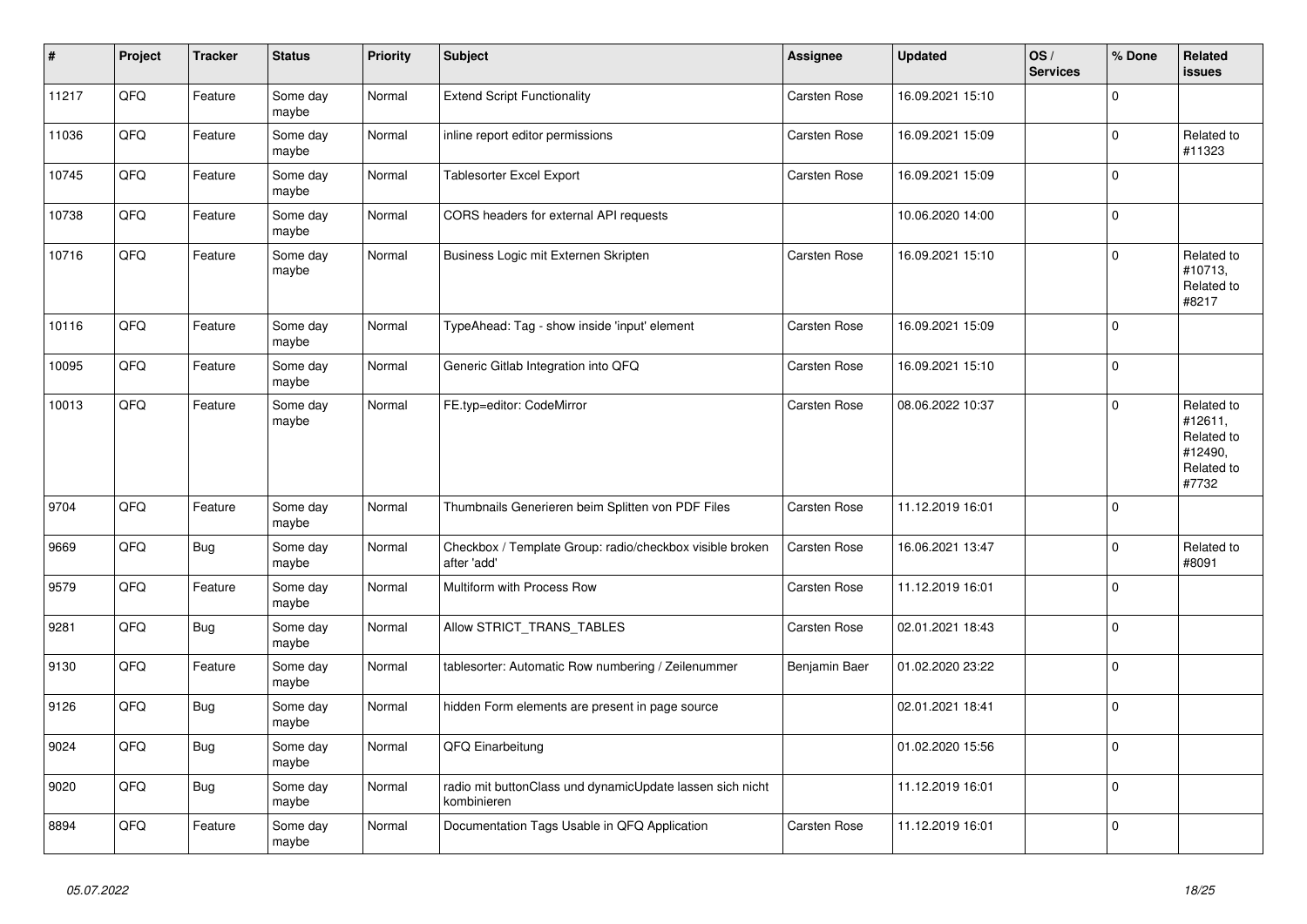| $\sharp$ | Project | <b>Tracker</b> | <b>Status</b>     | <b>Priority</b> | <b>Subject</b>                                                                       | <b>Assignee</b> | <b>Updated</b>   | OS/<br><b>Services</b> | % Done      | Related<br><b>issues</b>                                               |
|----------|---------|----------------|-------------------|-----------------|--------------------------------------------------------------------------------------|-----------------|------------------|------------------------|-------------|------------------------------------------------------------------------|
| 8892     | QFQ     | Feature        | Some day<br>maybe | Normal          | Display and Edit SQL Comments in Form Editor                                         | Carsten Rose    | 11.12.2019 16:01 |                        | $\mathbf 0$ |                                                                        |
| 8586     | QFQ     | Feature        | Some day<br>maybe | Normal          | QFQ: Enhance Error message for 'record not found'                                    | Carsten Rose    | 16.09.2021 15:10 |                        | $\mathbf 0$ |                                                                        |
| 8522     | QFQ     | Feature        | Some day<br>maybe | Normal          | build QFQ - npm warnings                                                             | Benjamin Baer   | 01.02.2020 23:19 |                        | 50          |                                                                        |
| 8520     | QFQ     | Feature        | Some day<br>maybe | Normal          | Bring QFQ to Composer                                                                | Carsten Rose    | 16.09.2021 15:10 |                        | $\mathbf 0$ |                                                                        |
| 8106     | QFQ     | <b>Bug</b>     | Some day<br>maybe | Normal          | Dynamic Update: Feld kann nicht auf empty zurückgesetzt<br>werden                    | Carsten Rose    | 11.12.2019 16:01 |                        | $\mathbf 0$ |                                                                        |
| 8101     | QFQ     | Feature        | Some day<br>maybe | Normal          | Password hash: support further hashing methods                                       | Carsten Rose    | 16.09.2021 15:10 |                        | $\mathbf 0$ |                                                                        |
| 8056     | QFQ     | Feature        | Some day<br>maybe | Normal          | Termin Organisation (Reservation)                                                    |                 | 01.02.2020 23:19 |                        | $\mathbf 0$ | Related to<br>#8658                                                    |
| 7921     | QFQ     | Feature        | Some day<br>maybe | Normal          | Rest API Export: URL kuerzer machen                                                  |                 | 01.02.2020 23:19 |                        | $\mathbf 0$ |                                                                        |
| 7732     | QFQ     | Feature        | Some day<br>maybe | Normal          | Javascript: Lazy Loading der add on libs                                             | Benjamin Baer   | 08.06.2022 10:38 |                        | $\mathbf 0$ | Related to<br>#12611,<br>Related to<br>#12490,<br>Related to<br>#10013 |
| 7456     | QFQ     | <b>Bug</b>     | Some day<br>maybe | Low             | Todos in Code: solve or make ticket                                                  | Carsten Rose    | 16.09.2021 15:10 |                        | $\mathbf 0$ |                                                                        |
| 7453     | QFQ     | Feature        | Some day<br>maybe | Normal          | import / export forms QFQ                                                            | Carsten Rose    | 16.09.2021 15:10 |                        | $\mathbf 0$ |                                                                        |
| 7452     | QFQ     | Feature        | Some day<br>maybe | Normal          | automate deployment new QFQ version                                                  | Carsten Rose    | 16.09.2021 15:10 |                        | $\mathbf 0$ |                                                                        |
| 7402     | QFQ     | <b>Bug</b>     | Some day<br>maybe | Normal          | thumbnail cache: outdated picture when permission denied<br>and permission resolved. |                 | 01.02.2020 23:20 |                        | $\mathbf 0$ |                                                                        |
| 7336     | QFQ     | Feature        | Some day<br>maybe | Normal          | PDF Upload: disallow PDFs with specific Meta information                             | Carsten Rose    | 11.12.2019 16:01 |                        | 0           |                                                                        |
| 7281     | QFQ     | <b>Bug</b>     | Some day<br>maybe | Normal          | Subrecords: on large screen separator line too short                                 |                 | 01.02.2020 23:19 |                        | 0           |                                                                        |
| 7278     | QFQ     | Feature        | Some day<br>maybe | Normal          | Form: Wert vordefinieren der immer gesetzt wird                                      |                 | 02.05.2021 09:27 |                        | $\mathbf 0$ |                                                                        |
| 7229     | QFQ     | Feature        | Some day<br>maybe | Normal          | New FormElement.type: Button                                                         |                 | 01.02.2021 12:32 |                        | $\pmb{0}$   |                                                                        |
| 7108     | QFQ     | Feature        | Some day<br>maybe | Normal          | QFQ Wrap Elements                                                                    |                 | 11.12.2019 16:01 |                        | $\mathbf 0$ |                                                                        |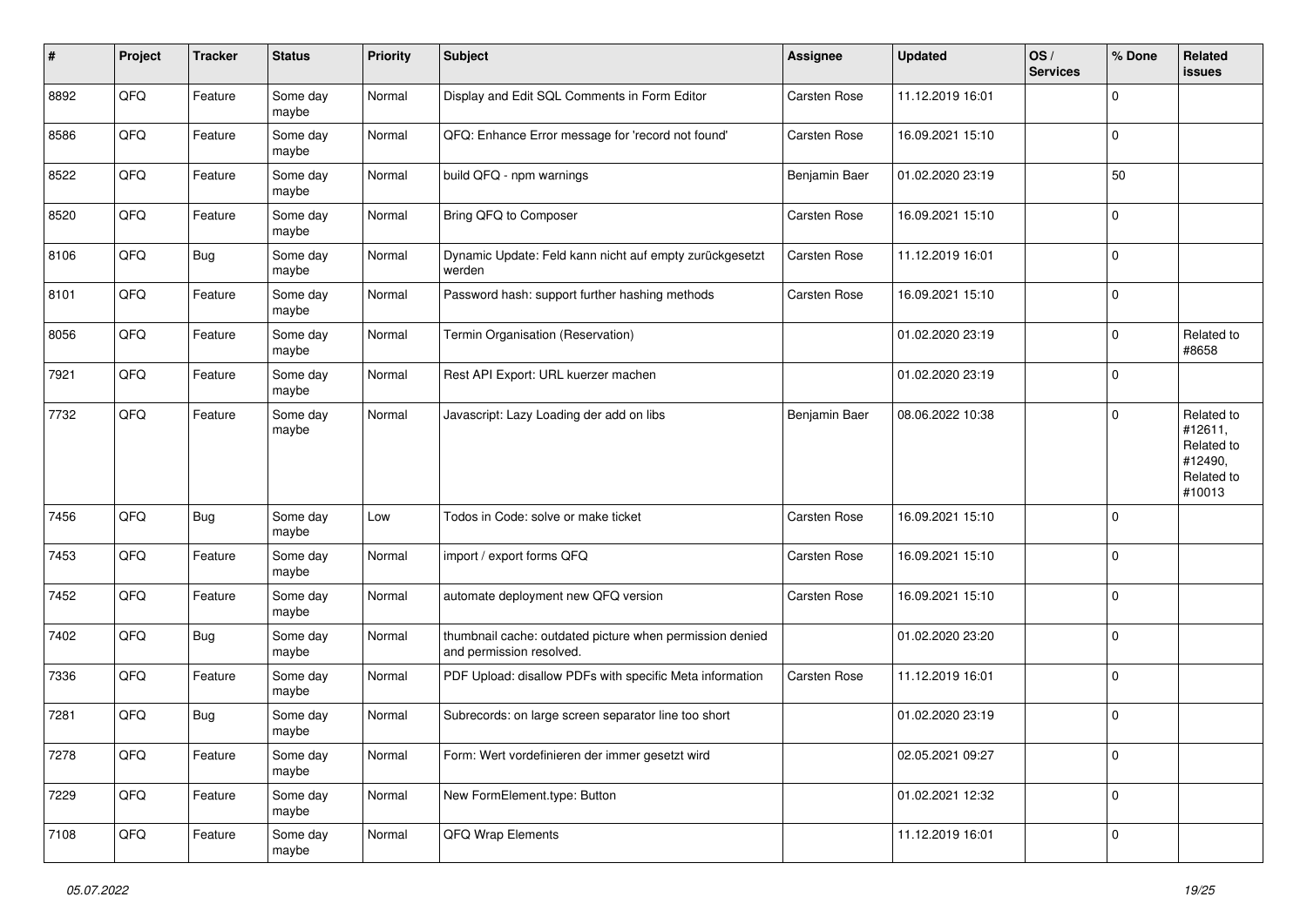| #    | Project | <b>Tracker</b> | <b>Status</b>     | <b>Priority</b> | <b>Subject</b>                                                                                 | Assignee            | <b>Updated</b>   | OS/<br><b>Services</b> | % Done      | Related<br><b>issues</b> |
|------|---------|----------------|-------------------|-----------------|------------------------------------------------------------------------------------------------|---------------------|------------------|------------------------|-------------|--------------------------|
| 7107 | QFQ     | Feature        | Some day<br>maybe | Normal          | Showcase Registration Tool: Anmeldung / Administration :<br>Liste Anmeldungen / Emaileinaldung | Carsten Rose        | 11.12.2019 16:01 |                        | $\Omega$    |                          |
| 7106 | QFQ     | Feature        | Some day<br>maybe | Normal          | Beispiel Nummerierung von Rows in Report                                                       |                     | 11.12.2019 16:01 |                        | $\mathbf 0$ |                          |
| 7105 | QFQ     | Feature        | Some day<br>maybe | Normal          | Beispiel wie man in einer zweiten Tabelle speichert.                                           |                     | 11.12.2019 16:01 |                        | $\pmb{0}$   |                          |
| 7104 | QFQ     | Feature        | Some day<br>maybe | Normal          | Manual: hint about escaping if '\r' appears in mail body                                       |                     | 11.12.2019 16:01 |                        | $\Omega$    |                          |
| 7101 | QFQ     | Bug            | Some day<br>maybe | Normal          | form' in SIP and 'report' - breaks                                                             |                     | 01.02.2020 23:20 |                        | $\mathbf 0$ |                          |
| 7100 | QFQ     | Feature        | Some day<br>maybe | Normal          | Download: log access, max downloads, time limit                                                |                     | 01.02.2020 23:19 |                        | $\mathbf 0$ |                          |
| 6992 | QFQ     | Feature        | Some day<br>maybe | Normal          | DB exception: Syntax Highlight                                                                 |                     | 11.12.2019 16:01 |                        | $\pmb{0}$   | Related to<br>#5450      |
| 6972 | QFQ     | Feature        | Some day<br>maybe | Normal          | Fabric Clipboard / cross browser tab                                                           | Benjamin Baer       | 01.02.2020 23:21 |                        | $\Omega$    |                          |
| 6970 | QFQ     | Feature        | Some day<br>maybe | Normal          | tablesorter: default fuer 'sortReset' aendern von 'Ctrl' zu 'Alt'                              | Benjamin Baer       | 01.02.2020 23:21 |                        | $\mathbf 0$ |                          |
| 6715 | QFQ     | Feature        | Some day<br>maybe | Normal          | Code-Refactoring: dbArray vereinheitlichen                                                     | <b>Carsten Rose</b> | 11.12.2019 16:02 |                        | $\mathbf 0$ |                          |
| 6704 | QFQ     | Feature        | Some day<br>maybe | Normal          | Upload Mode: Bilder in Notizen rechts sollen aktuellen<br>Upload repräsentieren.               |                     | 01.02.2020 23:19 |                        | $\mathbf 0$ | Related to<br>#3264      |
| 6515 | QFQ     | Feature        | Some day<br>maybe | Normal          | Formular: Felder dynamisch ein/ausblenden                                                      |                     | 11.12.2019 16:02 |                        | $\mathbf 0$ |                          |
| 6299 | QFQ     | Feature        | Some day<br>maybe | Normal          | Attack detection: log table with invalid SIP access                                            |                     | 11.12.2019 16:02 |                        | $\mathbf 0$ | Related to<br>#3947      |
| 6288 | QFQ     | Feature        | Some day<br>maybe | Normal          | Best Practice: Erklaeren wie man ein Formular ganz in<br>'weiss' erstellen kann                |                     | 11.12.2019 16:02 |                        | $\pmb{0}$   |                          |
| 6084 | QFQ     | Feature        | Some day<br>maybe | Normal          | New escape type: 'D' - convert date                                                            |                     | 01.02.2020 23:19 |                        | $\mathbf 0$ |                          |
| 6083 | QFQ     | Feature        | Some day<br>maybe | Normal          | Dynamic Update: Value Check via SQL                                                            |                     | 11.12.2019 16:02 |                        | $\mathbf 0$ |                          |
| 5991 | QFQ     | <b>Bug</b>     | Some day<br>maybe | Normal          | URLs with ' ' or long parameter are problematic                                                | <b>Carsten Rose</b> | 01.02.2020 23:19 |                        | $\mathbf 0$ |                          |
| 5983 | QFQ     | Feature        | Some day<br>maybe | Normal          | Form Submit (save & update): normalize date/-time FE                                           | Carsten Rose        | 01.02.2020 23:19 |                        | $\pmb{0}$   |                          |
| 5923 | QFQ     | Feature        | Some day<br>maybe | Normal          | fillStoreSystemBySqlLate                                                                       |                     | 01.02.2020 23:19 |                        | $\Omega$    |                          |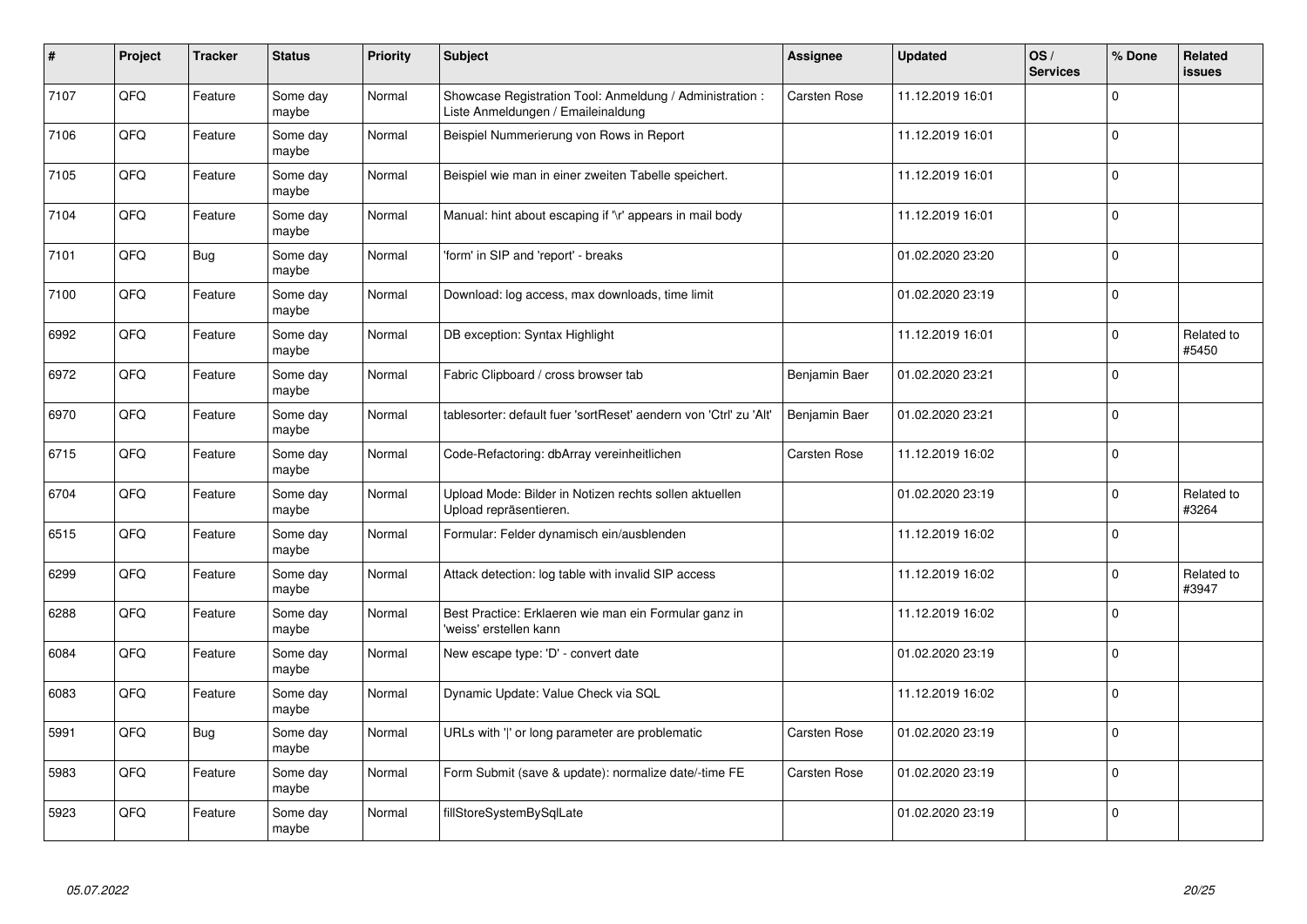| #    | Project | <b>Tracker</b> | <b>Status</b>     | <b>Priority</b> | <b>Subject</b>                                                                    | <b>Assignee</b> | <b>Updated</b>   | OS/<br><b>Services</b> | % Done      | Related<br>issues                           |
|------|---------|----------------|-------------------|-----------------|-----------------------------------------------------------------------------------|-----------------|------------------|------------------------|-------------|---------------------------------------------|
| 5895 | QFQ     | Feature        | Some day<br>maybe | Normal          | Tutorial: List of all QFQ Features                                                |                 | 01.02.2020 23:19 |                        | $\Omega$    |                                             |
| 5893 | QFQ     | Feature        | Some day<br>maybe | Normal          | Edit on double-click                                                              |                 | 01.02.2020 23:19 |                        | $\mathbf 0$ | Related to<br>#5894                         |
| 5892 | QFQ     | Feature        | Some day<br>maybe | Normal          | QFQ should use T3 API to manipulate FE GROUP<br>membership                        |                 | 01.02.2020 23:20 |                        | $\Omega$    |                                             |
| 5877 | QFQ     | <b>Bug</b>     | Some day<br>maybe | Normal          | FE.type=note:bsColumn strange behaviour                                           |                 | 01.02.2020 23:19 |                        | $\mathbf 0$ |                                             |
| 5852 | QFQ     | Feature        | Some day<br>maybe | Normal          | Logging: mail.log / sql.log - im FE anzeigen und via AJAX<br>aktualisieren        | Carsten Rose    | 01.02.2020 23:19 |                        | $\Omega$    | Related to<br>#5885                         |
| 5851 | QFQ     | Feature        | Some day<br>maybe | Normal          | Queue System implementieren: MQTT, RabbitMQ                                       |                 | 01.02.2020 23:20 |                        | $\mathbf 0$ | Related to<br>#5715                         |
| 5850 | QFQ     | Feature        | Some day<br>maybe | Normal          | Deployment: In QFQ Doc best practice fuer zeitgemaesses<br>Deployment beschreiben |                 | 01.02.2020 23:20 |                        | $\mathbf 0$ |                                             |
| 5805 | QFQ     | Feature        | Some day<br>maybe | Normal          | TypeAHead SQL value instead of key stored                                         |                 | 01.02.2020 23:19 |                        | $\Omega$    | Related to<br>#5444                         |
| 5783 | QFQ     | Feature        | Some day<br>maybe | Normal          | <b>BPMN View/Edit</b>                                                             |                 | 11.12.2019 16:02 |                        | $\mathbf 0$ |                                             |
| 5768 | QFQ     | <b>Bug</b>     | Some day<br>maybe | Normal          | '{{pageLanguage:T}}' missing if QFQ is called via api                             | Carsten Rose    | 01.02.2020 23:19 |                        | $\Omega$    |                                             |
| 5706 | QFQ     | <b>Bug</b>     | Some day<br>maybe | Normal          | upload: fileDestination needs to be sanatized                                     | Carsten Rose    | 01.02.2020 23:19 |                        | $\mathbf 0$ |                                             |
| 5665 | QFQ     | Feature        | Some day<br>maybe | Normal          | Versuch das '{{!' nicht mehr noetig ist.                                          | Carsten Rose    | 01.02.2020 23:20 |                        | $\Omega$    | Related to<br>#7432,<br>Related to<br>#7434 |
| 5579 | QFQ     | Feature        | Some day<br>maybe | Normal          | Enhance Doc / Presentation: variable type 'link column type'                      | Carsten Rose    | 01.02.2020 23:19 |                        | $\Omega$    |                                             |
| 5557 | QFQ     | <b>Bug</b>     | Some day<br>maybe | Normal          | Form load: STORE_RECORD filled, but should be empty                               | Carsten Rose    | 01.02.2020 23:19 |                        | $\Omega$    |                                             |
| 5548 | QFQ     | Feature        | Some day<br>maybe | Normal          | 801 Textfiles/Scriptfiles als Thumbnail                                           | Carsten Rose    | 07.03.2022 16:26 |                        | $\mathbf 0$ |                                             |
| 5480 | QFQ     | Feature        | Some day<br>maybe | Normal          | QFQ: Dokumentation mit Screenshots versehen                                       | Carsten Rose    | 01.02.2020 23:20 |                        | $\Omega$    | Related to<br>#9879                         |
| 5455 | QFQ     | Feature        | Some day<br>maybe | Normal          | Mail Redirects grld abhaengig                                                     |                 | 01.02.2020 23:20 |                        | $\mathbf 0$ |                                             |
| 5452 | QFQ     | Feature        | Some day<br>maybe | Normal          | Thumbnails from PDF: bad quality                                                  |                 | 01.02.2020 23:20 |                        | $\mathbf 0$ |                                             |
| 5428 | QFQ     | Feature        | Some day<br>maybe | Normal          | secure thumbnail: late render on access.                                          | Carsten Rose    | 01.02.2020 23:20 |                        | $\mathbf 0$ |                                             |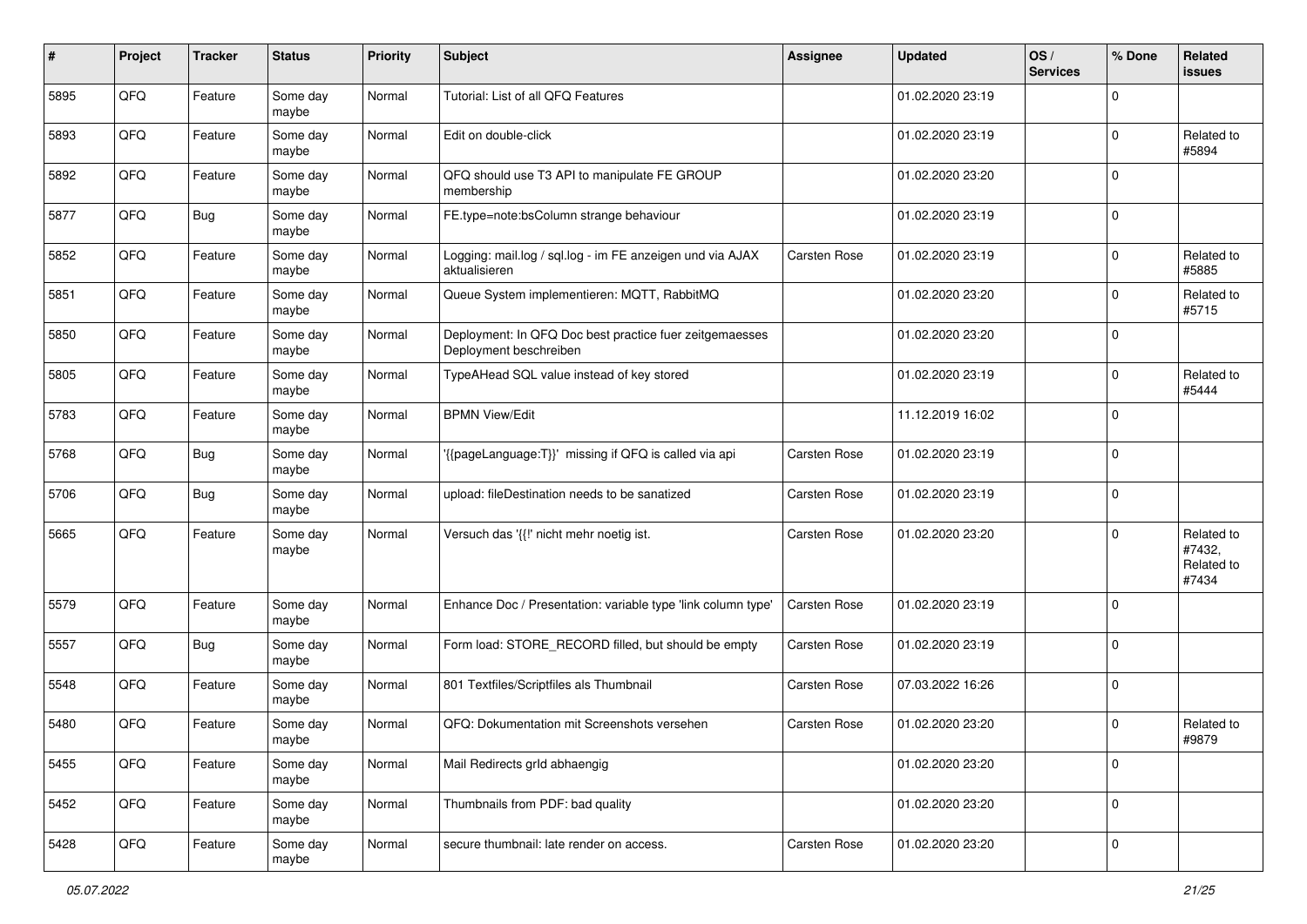| #    | Project | <b>Tracker</b> | <b>Status</b>     | <b>Priority</b> | <b>Subject</b>                                                                                                       | <b>Assignee</b> | <b>Updated</b>   | OS/<br><b>Services</b> | % Done      | Related<br>issues                              |
|------|---------|----------------|-------------------|-----------------|----------------------------------------------------------------------------------------------------------------------|-----------------|------------------|------------------------|-------------|------------------------------------------------|
| 5389 | QFQ     | Feature        | Some day<br>maybe | Normal          | QFQ Design: Multline label / note                                                                                    | Benjamin Baer   | 01.02.2020 23:19 |                        | $\Omega$    |                                                |
| 5342 | QFQ     | Feature        | Some day<br>maybe | Normal          | link - with HTML Attributes                                                                                          |                 | 01.02.2020 23:20 |                        | $\mathbf 0$ | Related to<br>#14077                           |
| 5160 | QFQ     | Feature        | Some day<br>maybe | Normal          | QFQ collaborative / together.js, ShareJS, y-js, collaborative,                                                       |                 | 11.12.2019 16:02 |                        | $\Omega$    |                                                |
| 5132 | QFQ     | Feature        | Some day<br>maybe | Normal          | Error Message sendmail missing attachment: more details                                                              | Carsten Rose    | 01.02.2020 23:19 |                        | $\mathbf 0$ |                                                |
| 5129 | QFQ     | Feature        | Some day<br>maybe | Normal          | Reports: SQL fuer x Achse und y Achse                                                                                |                 | 11.12.2019 16:02 |                        | $\mathbf 0$ |                                                |
| 5024 | QFQ     | Feature        | Some day<br>maybe | Normal          | Fabric: Generate PDF with edits                                                                                      | Benjamin Baer   | 01.02.2020 23:20 |                        | $\Omega$    | Related to<br>#10704                           |
| 5021 | QFQ     | <b>Bug</b>     | Some day<br>maybe | Normal          | FE.typ=extra - during save displays error 'datum2' already<br>filled in STORE SIP - the value is stored nevertheless | Carsten Rose    | 01.02.2020 23:19 |                        | $\mathbf 0$ | Related to<br>#3875                            |
| 4974 | QFQ     | Feature        | Some day<br>maybe | Normal          | Long polling - inform all listening clients of changes                                                               |                 | 11.12.2019 16:02 |                        | $\mathbf 0$ |                                                |
| 4956 | QFQ     | Feature        | Some day<br>maybe | Normal          | Sendmail: Benutzerdefinierte Headers                                                                                 | Carsten Rose    | 11.12.2019 16:02 |                        | $\mathbf 0$ |                                                |
| 4872 | QFQ     | Feature        | Some day<br>maybe | Normal          | Fields of Typo3 page available in STORE_TYPO3                                                                        | Carsten Rose    | 01.02.2020 23:19 |                        | $\mathbf 0$ |                                                |
| 4869 | QFQ     | Feature        | Some day<br>maybe | Normal          | Dynamic Update (show, hide, readonly?, required?) for<br><b>Template Group Elements</b>                              | Carsten Rose    | 01.02.2020 23:19 |                        | $\mathbf 0$ | Related to<br>#4865                            |
| 4839 | QFQ     | Feature        | Some day<br>maybe | Normal          | qfq-handle in <head> Abschnitt</head>                                                                                | Carsten Rose    | 11.12.2019 16:02 |                        | $\Omega$    |                                                |
| 4816 | QFQ     | Feature        | Some day<br>maybe | Normal          | Templates for QFQ Reports (Tables, Radios, )                                                                         |                 | 01.02.2020 23:20 |                        | $\mathbf 0$ |                                                |
| 4771 | QFQ     | Bug            | Some day<br>maybe | Normal          | qfq: select-down-values empty after save (edit-form for<br>program administrators)                                   | Carsten Rose    | 01.02.2020 23:20 |                        | $\mathbf 0$ | Related to<br>#4549, Has<br>duplicate<br>#4282 |
| 4757 | QFQ     | Feature        | Some day<br>maybe | Normal          | Test subrecord: download links ok? Links ok?                                                                         | Carsten Rose    | 01.02.2020 23:20 |                        | $\mathbf 0$ |                                                |
| 4719 | QFQ     | Feature        | Some day<br>maybe | Normal          | Custom Message in Client in case of 'Browser tab close,<br>modification will be lost'                                |                 | 01.02.2020 23:20 |                        | $\mathbf 0$ |                                                |
| 4659 | QFQ     | <b>Bug</b>     | Some day<br>maybe | Normal          | infoButtonExtra                                                                                                      | Carsten Rose    | 01.02.2020 23:20 |                        | 0           |                                                |
| 4652 | QFQ     | Feature        | Some day<br>maybe | Normal          | UZH CD: Weiterleitung auf benutzerdefinierte 403/404 Seite                                                           | Carsten Rose    | 01.02.2020 23:20 |                        | $\mathbf 0$ |                                                |
| 4651 | QFQ     | <b>Bug</b>     | Some day<br>maybe | Normal          | "Loading document" Modal wird angezeigt bei uzhcd type=2<br>Ansicht                                                  | Carsten Rose    | 01.02.2020 23:20 |                        | $\mathbf 0$ |                                                |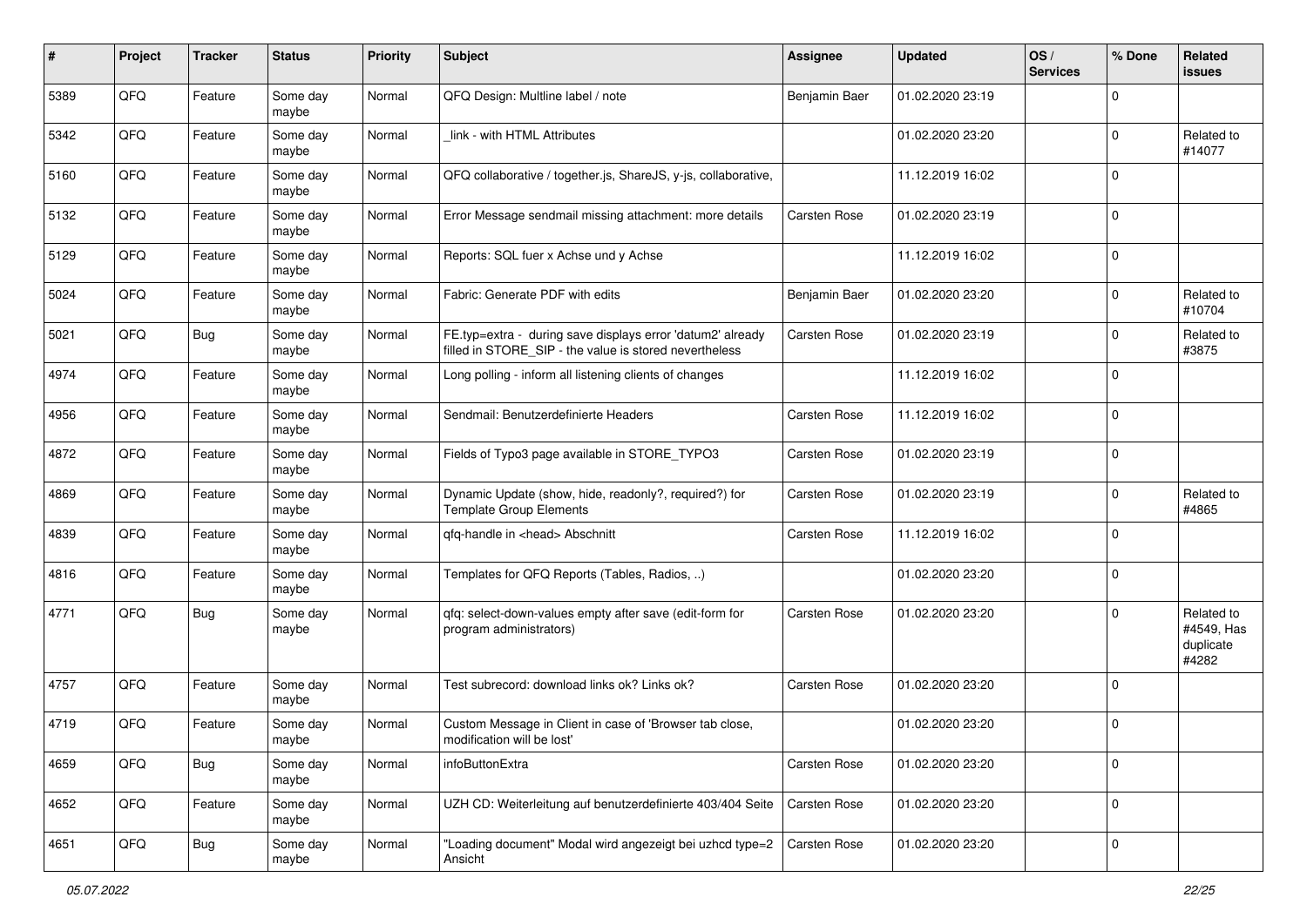| #    | Project | <b>Tracker</b> | <b>Status</b>     | <b>Priority</b> | <b>Subject</b>                                                                                                                                                | <b>Assignee</b>     | <b>Updated</b>   | OS/<br><b>Services</b> | % Done      | Related<br><b>issues</b>                    |
|------|---------|----------------|-------------------|-----------------|---------------------------------------------------------------------------------------------------------------------------------------------------------------|---------------------|------------------|------------------------|-------------|---------------------------------------------|
| 4650 | QFQ     | Feature        | Some day<br>maybe | Normal          | Convert html to doc/rtf                                                                                                                                       | Carsten Rose        | 01.02.2020 23:20 |                        | $\mathbf 0$ | Related to<br>#10704                        |
| 4640 | QFQ     | Feature        | Some day<br>maybe | Normal          | Rename System Forms                                                                                                                                           |                     | 01.02.2020 23:20 |                        | $\mathbf 0$ |                                             |
| 4627 | QFQ     | Feature        | Some day<br>maybe | Normal          | dbupdate: all tables - check 'create', 'modified' if it is possible<br>to change to default 'CURRENT_TIMESTAMP' and modified<br>'ON UPDATE CURRENT_TIMESTAMP' |                     | 01.02.2020 23:20 |                        | $\mathbf 0$ |                                             |
| 4626 | QFQ     | Feature        | Some day<br>maybe | Normal          | Mobile View: 'classBody=qfq-form-right' makes no sense                                                                                                        |                     | 01.02.2020 23:20 |                        | $\mathbf 0$ |                                             |
| 4606 | QFQ     | Feature        | Some day<br>maybe | Normal          | link: qualifier to render bootstrap button                                                                                                                    | <b>Carsten Rose</b> | 01.02.2020 23:19 |                        | $\Omega$    |                                             |
| 4583 | QFQ     | <b>Bug</b>     | Some day<br>maybe | Normal          | Dynamic Update bei TypeAhead Feldern                                                                                                                          | Carsten Rose        | 01.02.2020 23:19 |                        | $\Omega$    |                                             |
| 4551 | QFQ     | Feature        | Some day<br>maybe | Normal          | Set 'pills' via dynamicUpdate to show/hide/disabled                                                                                                           |                     | 01.02.2020 23:20 |                        | $\mathbf 0$ | Related to<br>#3752                         |
| 4549 | QFQ     | <b>Bug</b>     | Some day<br>maybe | Normal          | TemplateGroups: FE.type SELECT loose selected value<br>after save                                                                                             | Carsten Rose        | 01.02.2020 23:20 |                        | $\Omega$    | Related to<br>#4548.<br>Related to<br>#4771 |
| 4546 | QFQ     | <b>Bug</b>     | Some day<br>maybe | Normal          | NH: SIP storage is destroyed                                                                                                                                  |                     | 01.02.2020 23:20 |                        | $\mathbf 0$ |                                             |
| 4536 | QFQ     | Feature        | Some day<br>maybe | Normal          | FE upload: problem with delete if mutliple uploads an<br>FE.name="                                                                                            |                     | 01.02.2020 23:20 |                        | $\mathbf 0$ |                                             |
| 4528 | QFQ     | <b>Bug</b>     | Some day<br>maybe | Normal          | extraButtonLock mit SQLAhead Bug                                                                                                                              | <b>Carsten Rose</b> | 01.02.2020 23:19 |                        | $\mathbf 0$ |                                             |
| 4454 | QFQ     | <b>Bug</b>     | Some day<br>maybe | Normal          | Required Elements: multiple elements in a row - whole row<br>marked if only one input is empty.                                                               | Benjamin Baer       | 01.02.2020 23:20 |                        | $\mathbf 0$ |                                             |
| 4446 | QFQ     | Feature        | Some day<br>maybe | Normal          | New FE get same feldContainerId as last modifed FE                                                                                                            |                     | 01.02.2020 23:20 |                        | $\mathbf 0$ |                                             |
| 4445 | QFQ     | Feature        | Some day<br>maybe | Normal          | template group: Option to simulate fieldset                                                                                                                   |                     | 28.06.2021 14:11 |                        | $\pmb{0}$   |                                             |
| 4444 | QFQ     | Feature        | Some day<br>maybe | Normal          | FE.type=upload: detect mime type                                                                                                                              |                     | 11.12.2019 16:02 |                        | $\mathbf 0$ | Related to<br>#4303                         |
| 4443 | QFQ     | Feature        | Some day<br>maybe | Normal          | Form: multiple secondary tables                                                                                                                               |                     | 01.02.2020 23:20 |                        | $\mathbf 0$ |                                             |
| 4442 | QFQ     | Feature        | Some day<br>maybe | Normal          | Special Column Name: _link - new symbol G (Glyph) to<br>choose any available symbol                                                                           |                     | 11.12.2019 16:02 |                        | $\mathbf 0$ |                                             |
| 4441 | QFQ     | <b>Bug</b>     | Some day<br>maybe | Normal          | \$ SERVER Vars sollten nur aus dem Store genommen<br>werden - Code entsprechend anpassen.                                                                     |                     | 11.12.2019 16:02 |                        | $\mathbf 0$ |                                             |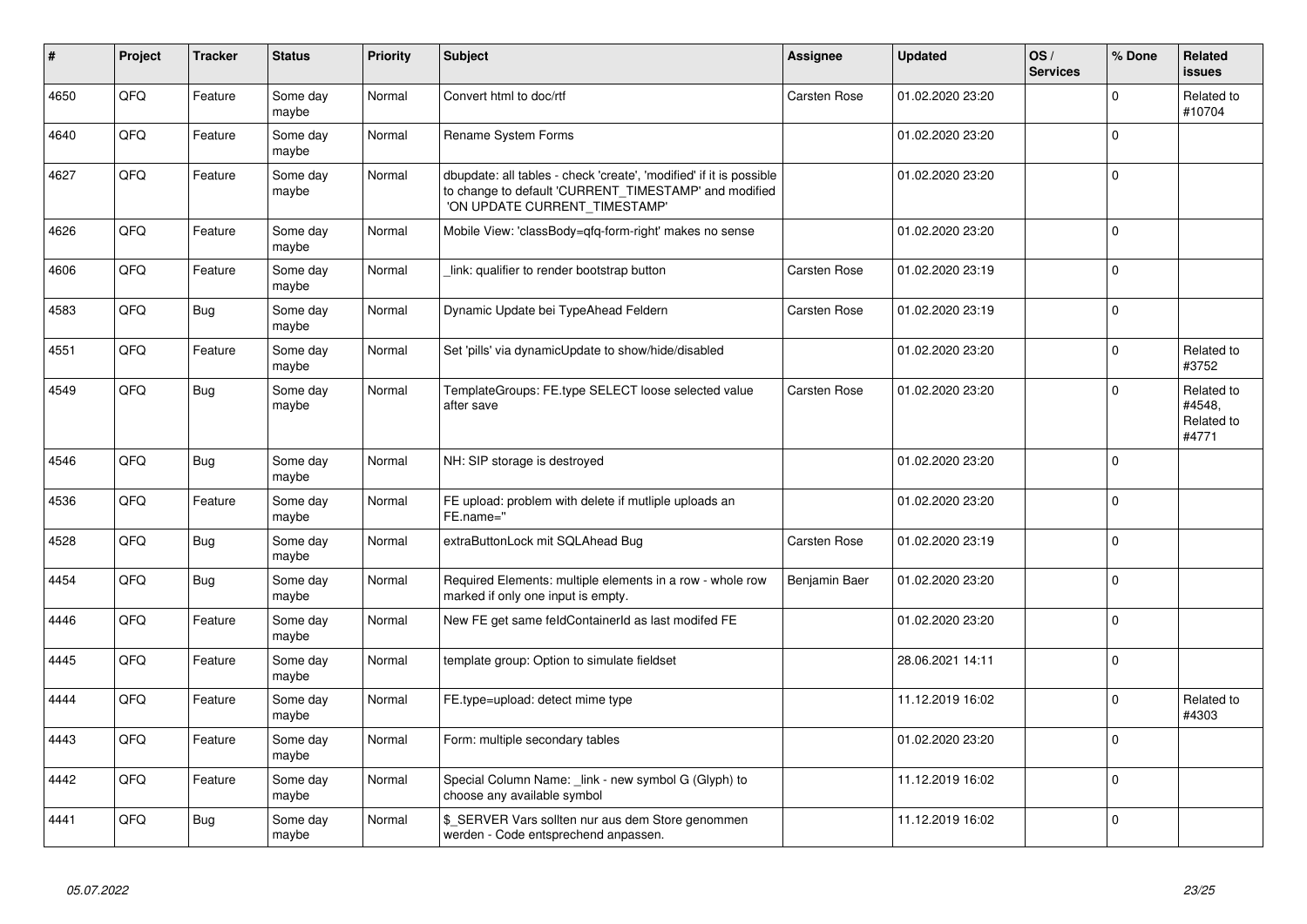| #    | Project | <b>Tracker</b> | <b>Status</b>     | <b>Priority</b> | <b>Subject</b>                                                                                                                                           | <b>Assignee</b> | <b>Updated</b>   | OS/<br><b>Services</b> | % Done      | Related<br><b>issues</b>                    |
|------|---------|----------------|-------------------|-----------------|----------------------------------------------------------------------------------------------------------------------------------------------------------|-----------------|------------------|------------------------|-------------|---------------------------------------------|
| 4440 | QFQ     | Feature        | Some day<br>maybe | Normal          | Manual.rst: explain how to. expand PHP Session to 4h                                                                                                     |                 | 11.12.2019 16:02 |                        | $\mathbf 0$ |                                             |
| 4439 | QFQ     | Feature        | Some day<br>maybe | Normal          | Log: report all actions fired by an FE Element, incl. the<br>original directive (slaveld, sqllnsert, )                                                   |                 | 01.02.2020 23:20 |                        | $\mathbf 0$ | Related to<br>#4432.<br>Related to<br>#5458 |
| 4435 | QFQ     | Feature        | Some day<br>maybe | Normal          | Report: striptags - specify allowed tags                                                                                                                 |                 | 01.02.2020 23:20 |                        | $\mathbf 0$ |                                             |
| 4433 | QFQ     | Feature        | Some day<br>maybe | Normal          | Log when SIP will be destroyed by QFQ for any (security)<br>reason                                                                                       |                 | 01.02.2020 23:20 |                        | $\mathbf 0$ | Related to<br>#4432,<br>Related to<br>#5458 |
| 4420 | QFQ     | Feature        | Some day<br>maybe | Normal          | Client: Local Storage - store the changes of a form, local in<br>the browser.                                                                            | Benjamin Baer   | 11.12.2019 16:02 |                        | $\mathbf 0$ |                                             |
| 4398 | QFQ     | <b>Bug</b>     | Some day<br>maybe | Normal          | Typeahead: mouse click in a prefilled input opens a single<br>item dropdown with the current value - click on it seems to<br>set the value, not the key. | Benjamin Baer   | 01.02.2020 23:20 |                        | $\mathbf 0$ | Related to<br>#4457                         |
| 4365 | QFQ     | Feature        | Some day<br>maybe | Normal          | Multi Language: new way of config                                                                                                                        | Carsten Rose    | 01.02.2020 23:20 |                        | $\pmb{0}$   |                                             |
| 4349 | QFQ     | Feature        | Some day<br>maybe | Normal          | link download: downloaded external URL to<br>deliver/concatenate - check mimetipe and handle it correctly                                                | Carsten Rose    | 11.12.2019 16:02 |                        | $\mathbf 0$ |                                             |
| 4343 | QFQ     | Feature        | Some day<br>maybe | Normal          | Link: Classifier to add 'attributes'                                                                                                                     | Carsten Rose    | 01.02.2020 23:20 |                        | 0           | Related to<br>#14077                        |
| 4330 | QFQ     | Feature        | Some day<br>maybe | Normal          | Error Message: report missing {{ / }} in sqlUpdate, sqlInsert,<br>sqlDelete, sqlAfter, sqlBefore in FE action elements.                                  | Carsten Rose    | 01.02.2020 23:20 |                        | $\mathbf 0$ |                                             |
| 4328 | QFQ     | <b>Bug</b>     | Some day<br>maybe | Normal          | Error Message: Show FE name/number on problems in FE                                                                                                     | Carsten Rose    | 01.02.2020 23:20 |                        | $\mathbf 0$ |                                             |
| 4293 | QFQ     | <b>Bug</b>     | Some day<br>maybe | Normal          | Download broken if token 'd:' is missing - but no error<br>message                                                                                       | Carsten Rose    | 11.12.2019 16:03 |                        | $\mathbf 0$ | Related to<br>#7514                         |
| 4279 | QFQ     | <b>Bug</b>     | Some day<br>maybe | High            | config.linkVars lost                                                                                                                                     | Carsten Rose    | 03.05.2021 21:14 |                        | $\pmb{0}$   |                                             |
| 4259 | QFQ     | Feature        | Some day<br>maybe | Normal          | Instant trigger a cron job                                                                                                                               | Carsten Rose    | 11.12.2019 16:03 |                        | 0           |                                             |
| 4258 | QFQ     | Feature        | Some day<br>maybe | High            | <b>System Defaults: Forms</b>                                                                                                                            | Carsten Rose    | 03.05.2021 21:14 |                        | $\mathbf 0$ |                                             |
| 4197 | QFO     | Feature        | Some day<br>maybe | Normal          | Unit Test fuer JSON Stream von QuickFormQuery.php ><br>doForm()                                                                                          | Carsten Rose    | 11.12.2019 16:03 |                        | $\mathbf 0$ |                                             |
| 4138 | QFG     | <b>Bug</b>     | Some day<br>maybe | Normal          | _style fehlt                                                                                                                                             |                 | 11.12.2019 16:03 |                        | $\mathsf 0$ |                                             |
| 4122 | QFO     | <b>Bug</b>     | Some day<br>maybe | Normal          | file: Render Mode hat keinen Effekt                                                                                                                      |                 | 11.12.2019 16:03 |                        | 0           |                                             |